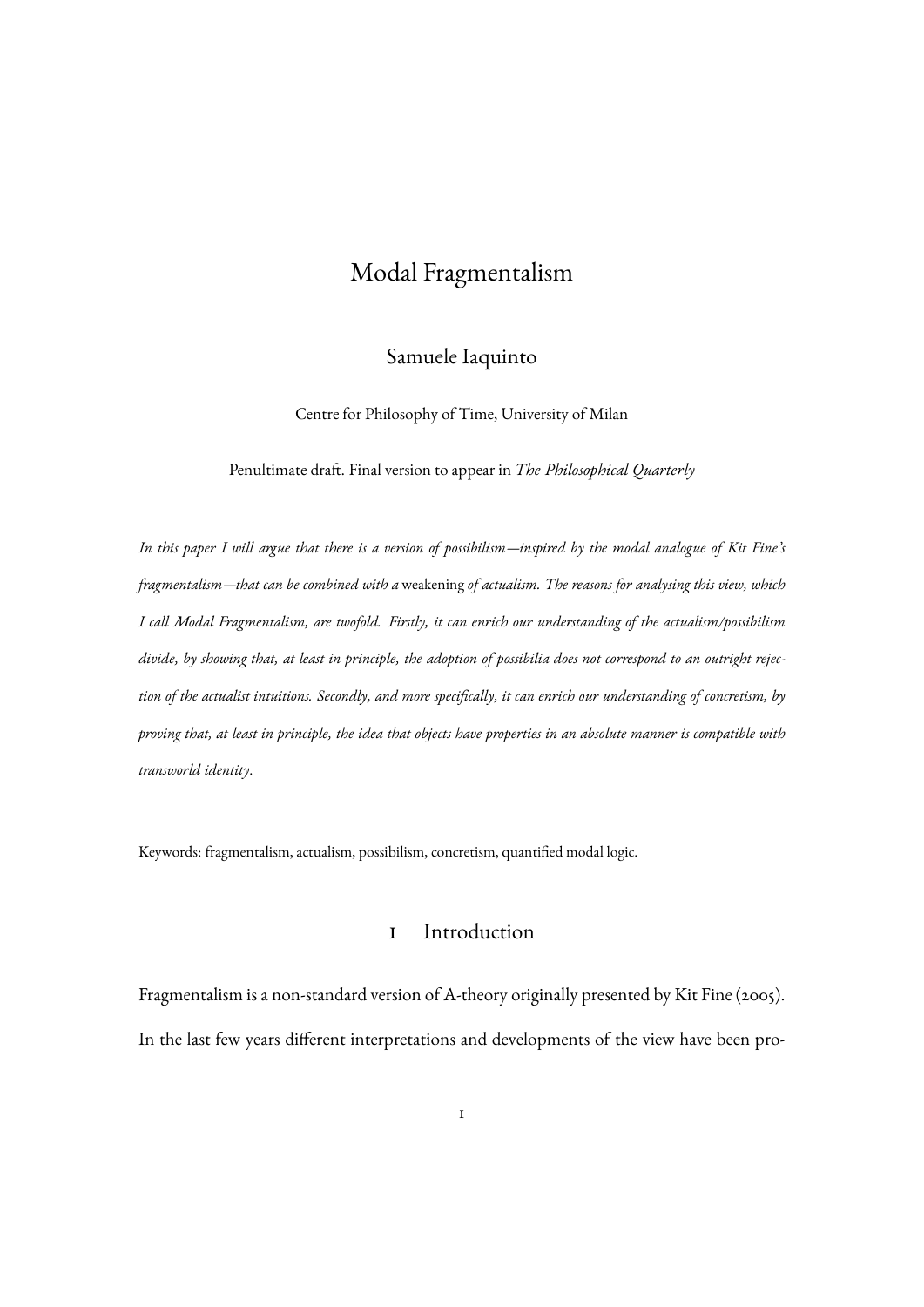posed.[1](#page-1-0) In this paper, I'm going to explore and discuss an extension of fragmentalism to modality, which I will call Modal Fragmentalism (section 3). In particular, I will argue that Modal Fragmentalism is a version of concretism (the view that possible worlds are concrete entities) which can be combined with a *weakening* of the idea that everything there is is actual. To clearly characterise the view, (i) I will discuss some crucial differences between Lewis's concretism and Modal Fragmentalism (sections 4, 5), and (ii) I will study how the latter reacts to the simplest quantified modal logic (section 6).

Before introducing the view, I would like to stress that in this paper I'm not going to argue *for* Modal Fragmentalism. I will simply try to prove that it is a coherent view which has been so far overlooked. Regardless of the motivations to *adopt* Modal Fragmentalism, there are two reasons why studying it is worth the effort. Firstly, proving that it is a coherent view can enrich our understanding of the actualism/possibilism divide (presented in section 2), by showing that, at least in principle, the adoption of possibilia does not correspond to an outright rejection of the actualist idea that everything which exists is actual. Secondly, but not less importantly, it can enrich our understanding of concretism. As we will see in detail, the Lewisian (1986) version of concretism maintains that, unless objects are world-bound, the idea that they have properties in an absolute manner (i.e. not relative to a world) and the idea that reality does not contain genuine contradictions cannot be held together. As I will argue, Modal Fragmentalism can keep the idea that objects have properties in an absolute manner

<span id="page-1-0"></span><sup>1</sup> See for instance Lipman (2015, 2018), Loss (2017), Hofweber and Lange (2017), Simon (2018), and Iaquinto  $(2019)$ .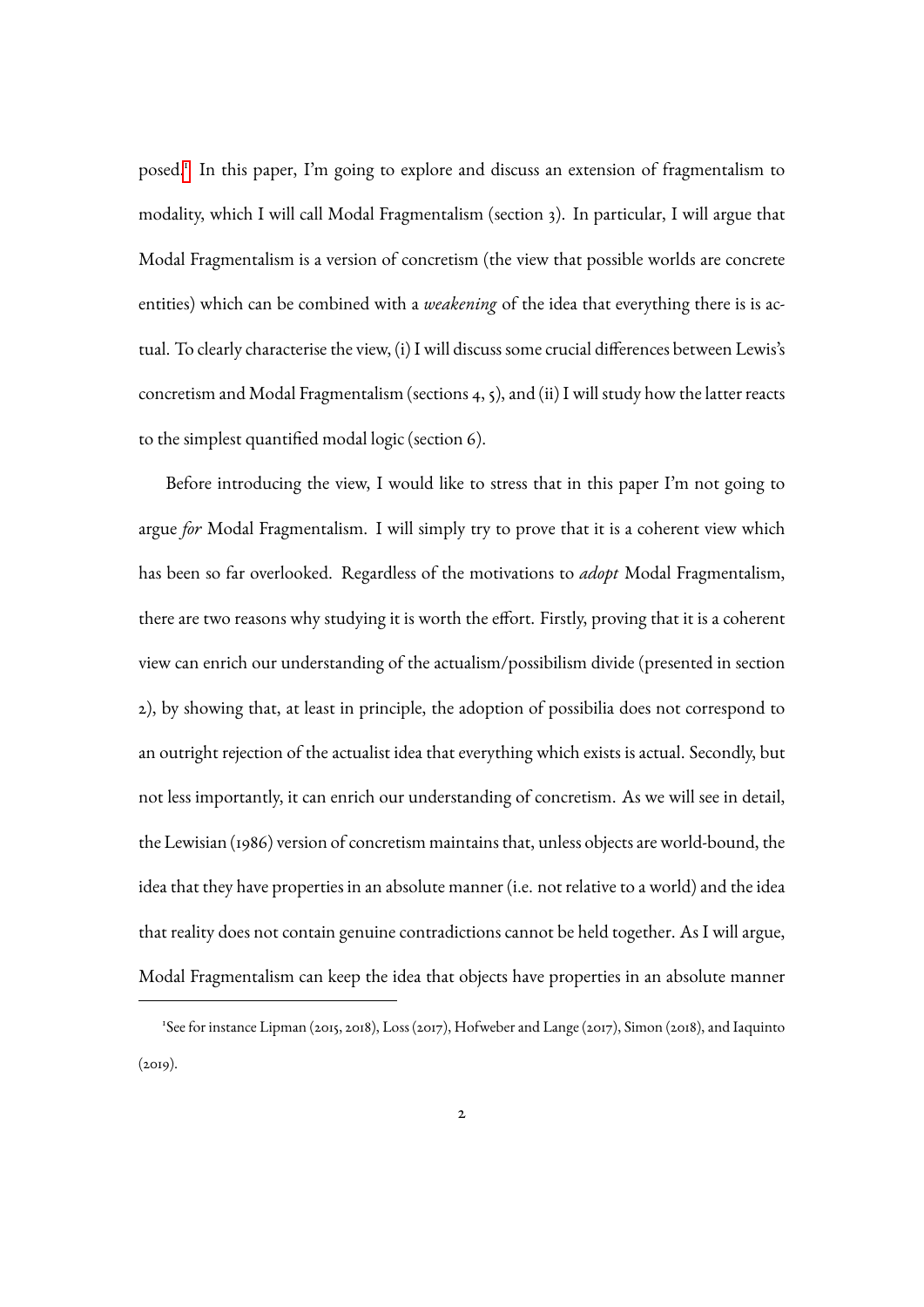while accepting that the same object can be located in more than one possible world. In doing so, it does not force us to accept the idea that reality contains contradictory facts like—say the fact that *Alice is and is not a philosopher*. Let us then start by presenting the actualism vs. possibilism debate and its connections with the simplest quantified modal logic.

#### 2 Actualism, possibilism, and the simplest quantified modal logic

Actualism—in the way I will use the term in this paper—is the thesis that everything there is is actual.[2](#page-2-0) As Linsky and Zalta (1994) point out, the actualist view is constituted by two different theses. According to the first thesis (Thesis I), the quantifier 'there is' should be understood as existentially loaded. It follows that within an actualist framework there is no reason to think of 'there is' as distinct from 'there exists'. In essence, the actualist picture is anti-Meinongian, basically embracing Quine's (1948) reading of quantifiers. Thus, actualism is often formulated as the view that everything which *exists* is actual. According to the second thesis (Thesis II), there are no non-actual objects (Linsky and Zalta 1994: 436). Possibilism, on the contrary, is the view that there are things that are non-actual.<sup>[3](#page-2-1)</sup> In other words, it requires an explicit rejection of Thesis II. As we will see in the next few lines, there are versions of possibilism that reject also Thesis I, while other versions accept it.

Notoriously, a good way to frame the differences between actualism and possibilism and to appreciate their metaphysical import is to study how they relate to the simplest quantified

<span id="page-2-1"></span><span id="page-2-0"></span><sup>2</sup> See, *inter alia*, Linsky and Zalta (1994: 436), Menzel (1990: 355), Adams (1974: 202), Plantinga (1976: 257). 3 See for instance Menzel (2008) and Lycan (2002).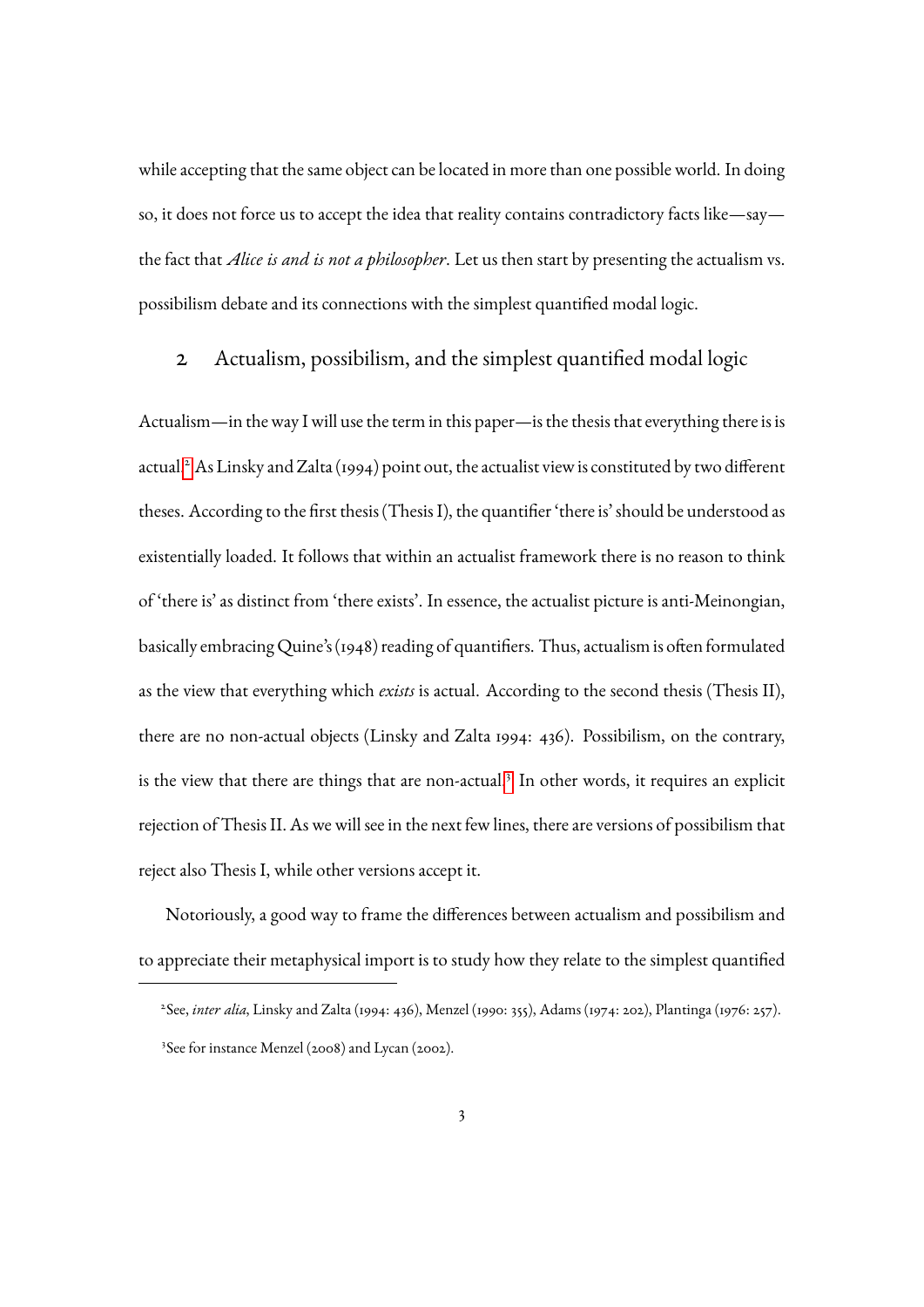modal logic (SQML).[4](#page-3-0) Following Linsky and Zalta (1994), I will treat SQML as the combination of the simplest propositional modal logic K with classical first-order predicate logic, with the addition of the Barcan (1946) formula:

(BF) 
$$
\Diamond \exists x \varphi \rightarrow \exists x \Diamond \varphi
$$

Many actualists—who I'm going to label as *standard actualists*—reject SQML. The main reason of this rejection is that SQML validates formulae that are incompatible with some actualist assumptions (Linsky and Zalta 1994: 436-438; see also Williamson 1998: 258). Consider for instance BF. From the premise that it is (metaphysically) possible that I have a sister, it follows by BF that there is an object that possibly is my sister. This is puzzling: I have no sister, so what is the entity that satisfies the property of possibly being my sister? "On the plausible assumption that one's parentage is essential to one" (Williamson 1998: 2[5](#page-3-1)8),<sup>5</sup> it is clear that no actual object can bear this property. This is evidence—standard actualists conclude—that BF is false (Linsky and Zalta 1994: 436-437; Williamson 1998: 258). Hence, whoever wants to adopt a possible world semantics within an actualist framework should give up SQML in favour of a semantics in which BF is invalid (Linsky and Zalta 1994: 437). The possibilist can easily avoid this metaphysical conundrum. As underlined by Linsky and Zalta, she might drop the assumption that 'there is' is existentially loaded (that is, she might reject Thesis I),

<span id="page-3-0"></span><sup>4</sup>Throughout this paper, I will assume no more than a minimal acquaintance with modal logic, setting aside all the unnecessary technicalities. For the formal details, the reader can refer to Linsky and Zalta (1994: 433-435).

<span id="page-3-1"></span><sup>5</sup>For a defence of origin essentialism see Kripke (1980), Salmon (1981), and Forbes (1985).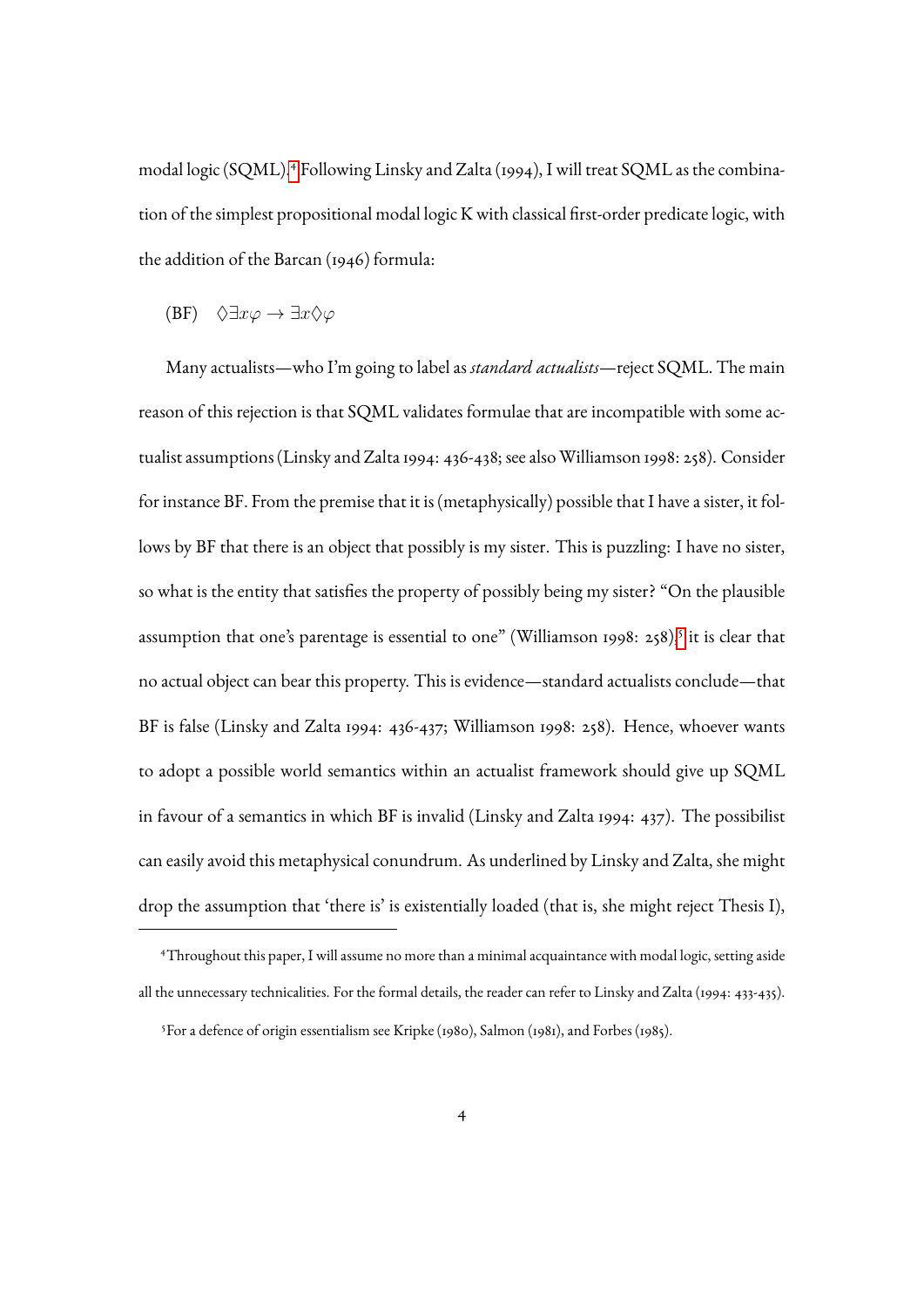by introducing in her language an existence predicate such that it cannot be defined by using the quantifier 'there is'. This would allow her to say that by BF all that follows is that there is an object that possibly is my sister. In contrast to the actualist, nothing compels her to claim that this object also exists (Linsky and Zalta 1994: 435, 437).

Further worries arise in analysing the theorem:

$$
(NE) \quad \forall x \Box \exists y \ y = x
$$

Assuming that the quantifier 'there is' is existentially loaded, the formula says that for any object  $x$ ,  $x$  necessarily exists: a striking conclusion, for it seems plausible that there are objects that exist contingently (Linsky and Zalta 1994: 437-438). Again, when it comes to offer a reading consistent with SQML, the possibilist seems to be in a better position than the actualist. Taking 'there is' to be existentially unloaded, she might read NE as simply saying that for all  $x$ , necessarily there is  $x$ . There is no reason why she should maintain that everything necessarily exists (Linsky and Zalta 1994: 435, 437). Thus, within the possibilist framework NE proves to be innocuous.

Here is another theorem of SQML:<sup>[6](#page-4-0)</sup>

(BC)  $\Box \forall x \varphi \rightarrow \forall x \Box \varphi$ 

NE is directly entailed by BC (Linsky and Zalta 1994: 437), so that in evaluating the latter the actualist is bound to face—once again—the problems just described in presenting the former.<sup>[7](#page-4-1)</sup>

<span id="page-4-1"></span><span id="page-4-0"></span><sup>&</sup>lt;sup>6</sup>BC (Barcan's Corverse) is the converse of this formula:  $\forall x \Box \varphi \rightarrow \Box \forall x \varphi$ , which is equivalent to BF. 7 See also Williamson (1998: 258).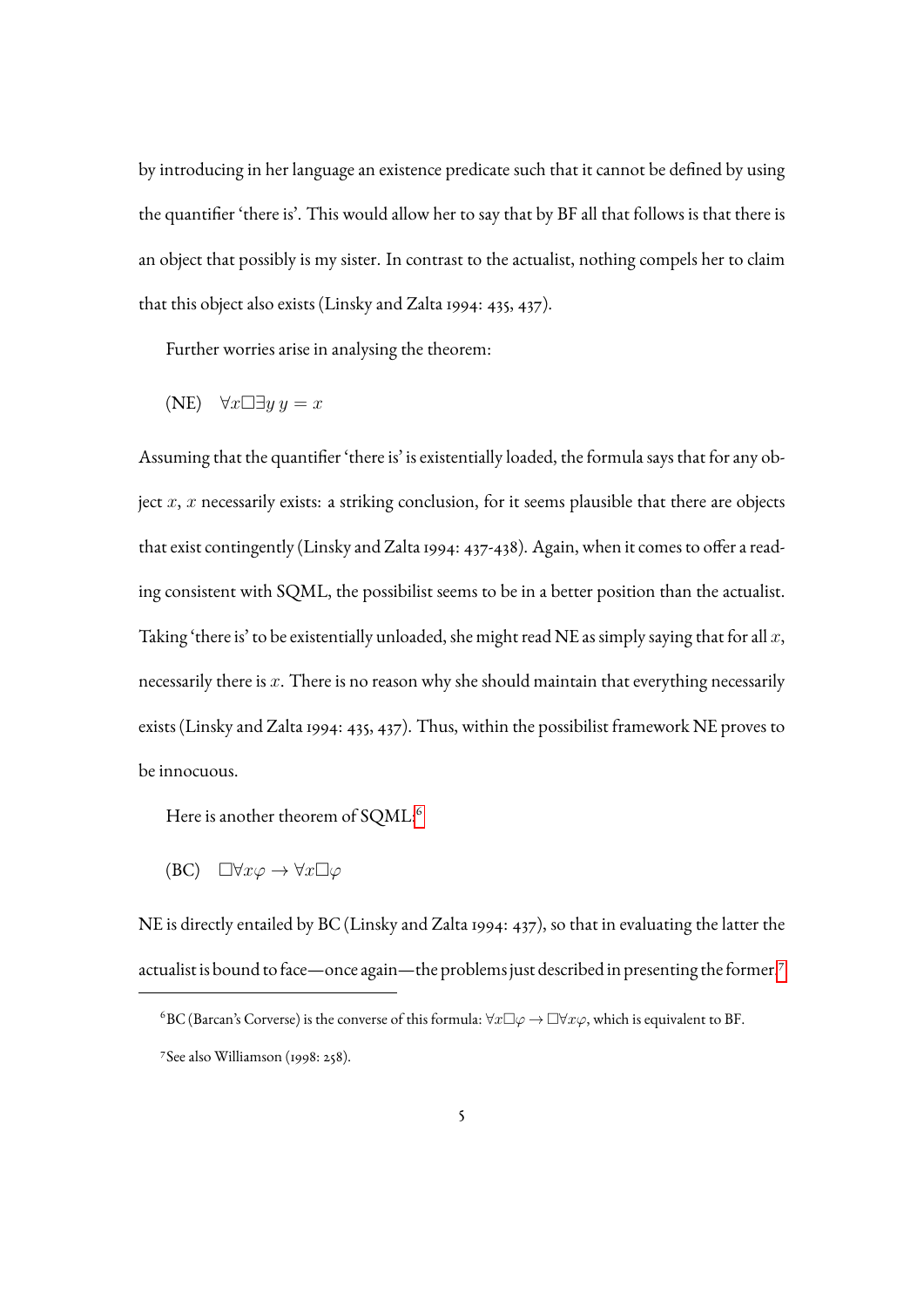The possibilist—once again—has the resources to preserve BC, by assuming that objects can bear properties also in worlds in which they do not satisfy the existence predicate. Thus, BC will simply state that, if necessarily every object satisfies a given property, then every object necessarily satisfies that property (p. 435). In the light of the possibilist reading, 'every object' does not refer to everything which exists, but simply to everything there is.

Note that the possibilist has the resources to evaluate BF, NE, and BC as true even if—in accordance with one of the core ideas of actualism—she interprets 'there is' as existentially *loaded* (so endorsing Thesis I). Indeed, she might enrich the inventory of the world with *possible* objects, in addition to the actual ones (p. 435). In the light of the resulting view, which we can call *ontic possibilism*, it follows by BF that there is a possible (non-actual) object bearing the property of being my sister. In evaluating NE, the possibilist will opt for the reading according to which every object necessarily exists, instead of the reading according to which every object is necessarily actual. Thus, the fact that BC entails NE does not raise any concern. And BC can be read as allowing things to bear properties in possible worlds in which they are non-actual objects (p. 436).

While standard actualists usually reject SQML, attributing to it the unpalatable consequences just described, other philosophers—who I will call *non-standard actualists*—try to reconcile it with actualism. Roughly speaking, the move at the root of non-standard actualism is to enrich the ontology with actually existing entities able to play the same role played by non-actual entities in the possibilist interpretation of modal semantics. In particular, Linsky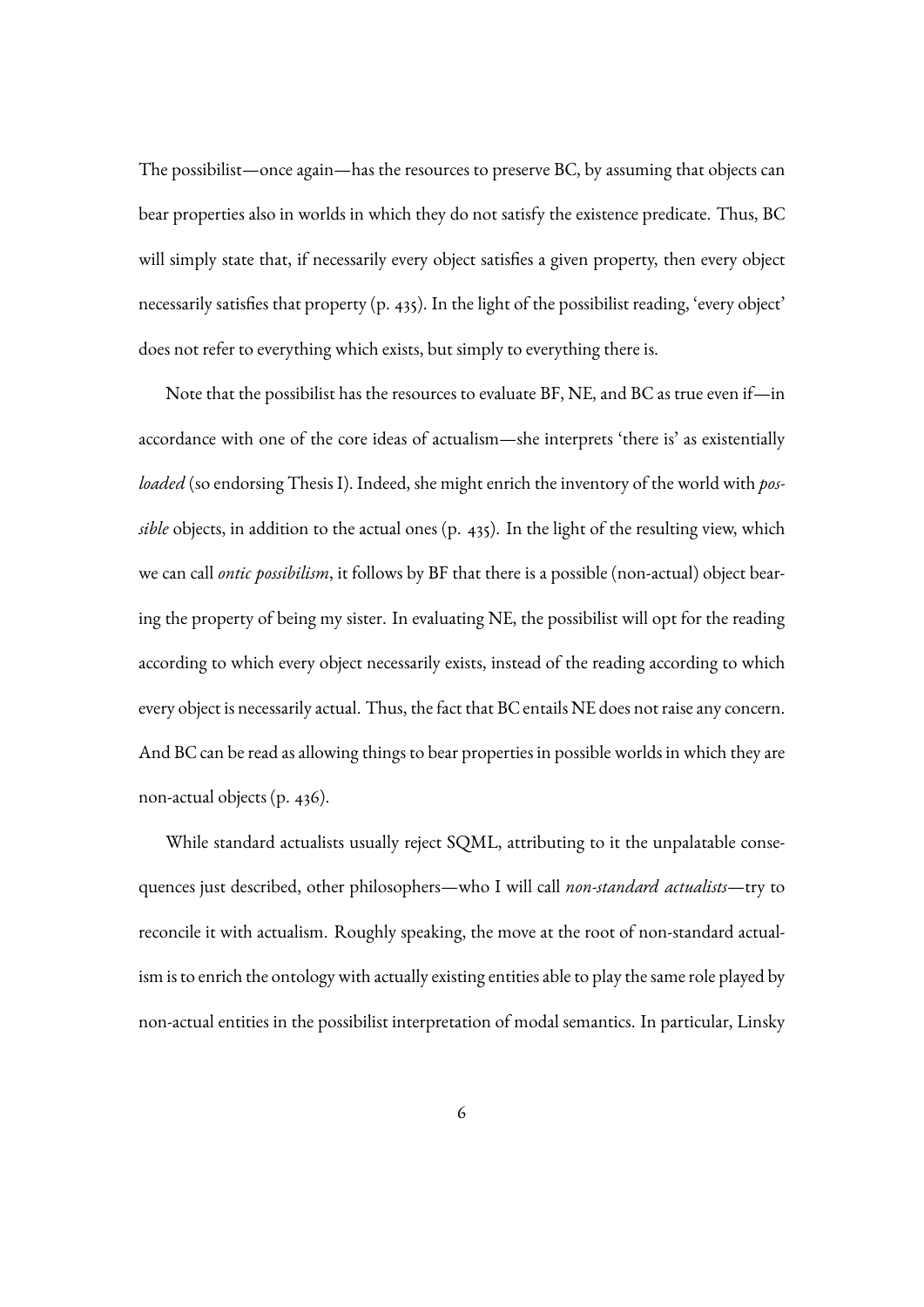and Zalta (1994, 1996) and Williamson (1998, 2000b, 2013) reject the idea that concrete things are essentially concrete, so allowing for *contingently nonconcrete* entities. In Linsky and Zalta (1994: 432)'s words:

The abstract/concrete distinction is mistakenly seen as an absolute difference in the nature of objects. Thus, abstract objects are thought to be essentially abstract, and concreteness is thought to be part of the nature of concrete objects, something they couldn't fail to have (whenever they exist). We question these ideas by motivating and introducing what might be called 'contingently nonconcrete objects'. Contingently nonconcrete objects exist and are actual, and they shall replace 'possibilia'.

By inflating their ontology with contingently nonconcrete entities, non-standard actualists would have the resources to embrace the truth-conditions of modal formulae offered by SQML without appealing to non-actual entities.

Enriching the actualist ontology with entities that are by some means able to replace possibilia seems to be the only way to reconcile actualism and SQML. It may be that introducing contingently nonconcrete entities is not the only viable option. One might try to achieve a similar result by replacing possibilia with Plantinga (1974)'s abstract individualities (or non-instantiated haecceities).<sup>[8](#page-6-0)</sup> At any rate, an outright rejection of the idea that there are nonactual objects seems to require the inflation of the actualist inventory of the world, as far as

<span id="page-6-0"></span><sup>8</sup>Even though Plantinga (1976: 156-157) prefers a variable domain semantics that invalidates BF.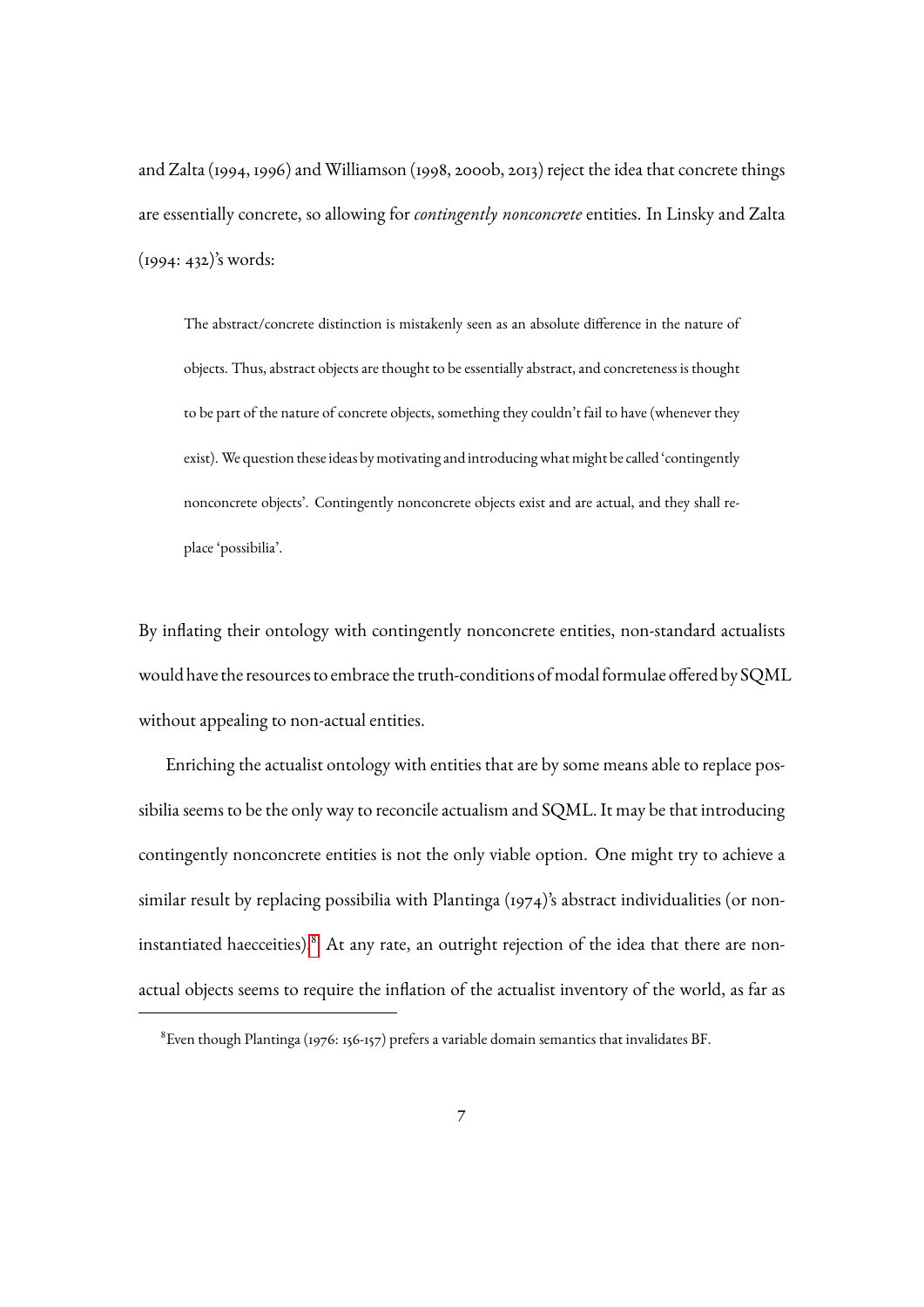one is interested in keeping SQML. It seems also clear that allowing for possibilia is tantamount to rejecting actualism, at least as the latter has been so far described. That said, I will now argue that Modal Fragmentalism is able to *partially* vindicate the idea that everything there is is actual, since, as I repeat, it incorporates a weakening of actualism. Let us then analyse the view starting with a discussion of Kit Fine's fragmentalism.

#### 3 Fragmentalism and modality

Standard tense realism is the view that irreducibly tensed facts, such as the fact that *Tim is sitting*, constitute a coherent reality in an absolute sense. Turning to a slightly more precise framework, I will follow Fine (2005: 270-272, 2006: 399-400) in treating standard tense realism as the conjunction of the following three theses:

*Realism* Reality is constituted (at least, in part) by tensed facts.

*Absolutism* The constitution of reality is an absolute matter, i.e. not relative to a time or other form of temporal standpoint.

*Coherence* Reality is not contradictory; it is not constituted by facts with incompatible content.

For reasons that here we can safely ignore, standard tense realism is incompatible with the following claim:

*Neutrality* No time is privileged; the facts that constitute reality are not oriented towards one time as opposed to another.<sup>[9](#page-7-0)</sup>

<span id="page-7-0"></span><sup>9</sup>As Fine (2005: 272, 2006: 400) argues, the conjunction of standard tense realism and Neutrality leads to a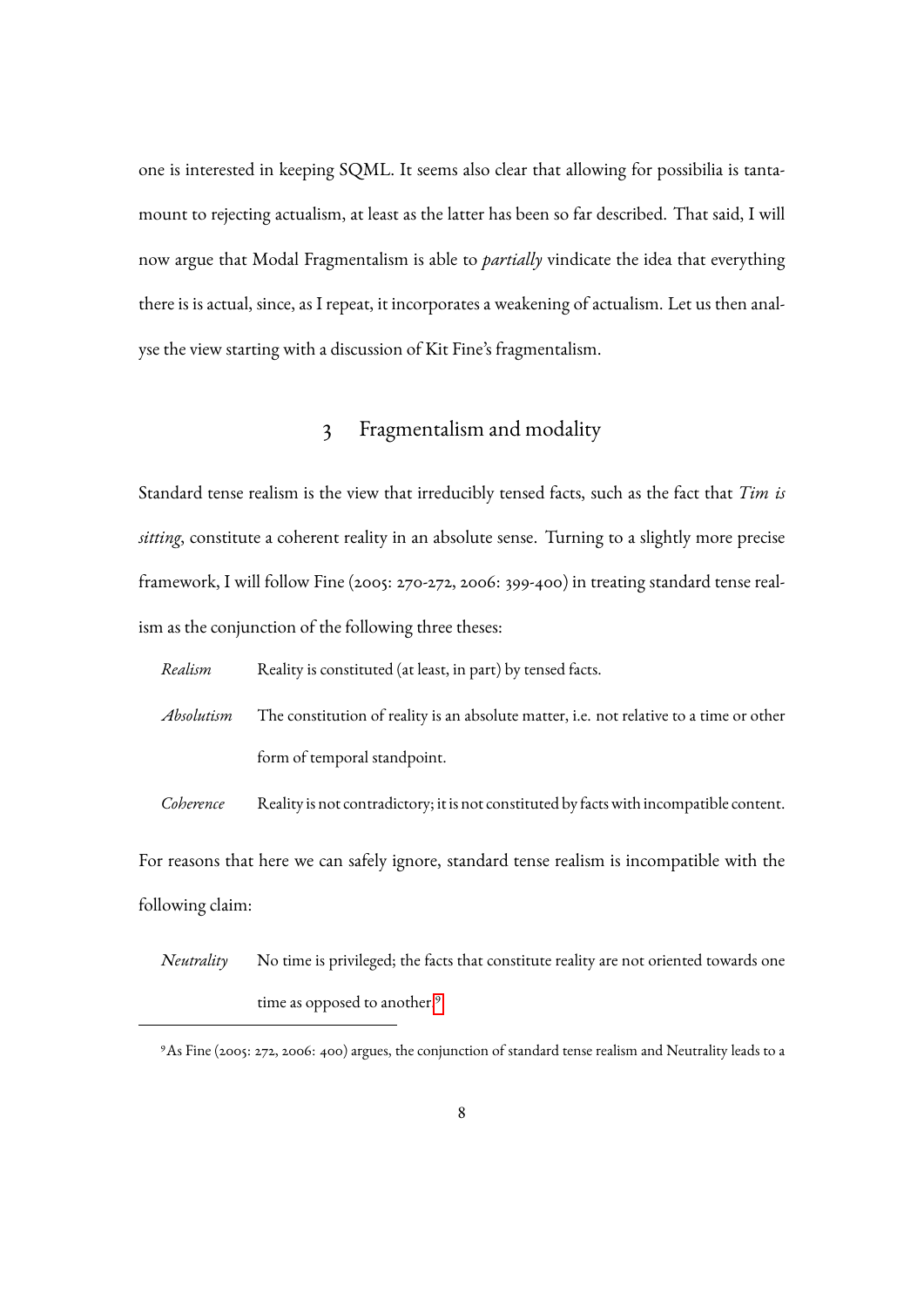Fragmentalism is the non-standard version of tense realism that embraces both Absolutism and Neutrality while rejecting Coherence (Fine 2005: 280). In describing time, the fragmentalist gives up the assumption that reality is "of a piece". Namely, she maintains that it is divided up into maximally coherent collections of tensed facts, called fragments.<sup>[10](#page-8-0)</sup> All the moments of time are then reframed as fragments (Fine 2005: 308-310). While each fragment is taken to be internally coherent, the whole of reality is not. Now, there are different ways to articulate such a view.[11](#page-8-1) In what follows, I will treat *obtainment* and *constitution* as two equally *fundamental* notions, while upholding Fine's idea that fragments are maximally coherent collections of tensed facts.<sup>[12](#page-8-2)</sup> Within a standard framework, the two notions are intimately connected. In particular, the standard tense realist is willing to subscribe to the following principle:

(P) A tensed fact  $f$  obtains if and only if  $f$  constitutes reality.

In my view, the fragmentalist rejects (P). She accepts that a tensed fact obtains only if it conversion of McTaggart's (1908) Paradox.

<span id="page-8-0"></span><sup>10</sup> Properly speaking, the fragmentalist is not bound to adopt an ontology of facts. The "fact-talk" I'm endorsing here can easily be replaced by a language that exploits Fine's 'in reality' sentential operator; see Fine (2005: 268).

<span id="page-8-1"></span><sup>11</sup>Interesting proposals can be found in Lipman (2015), who exploits a primitive notion of *coherence*, and in Loss (2017), who interprets fragmentalism as a form of *subvaluationism*. For an intriguing taxonomy of the fragmentalist approaches, based on "how much incompatibility the fragmentalist thinks we can live with, [... ] how "jagged" one's fragmentalism is", see Simon (2018).

<span id="page-8-2"></span><sup>12</sup>This approach has been firstly presented in Iaquinto (2019) and then further developed in Torrengo and Iaquinto (2019).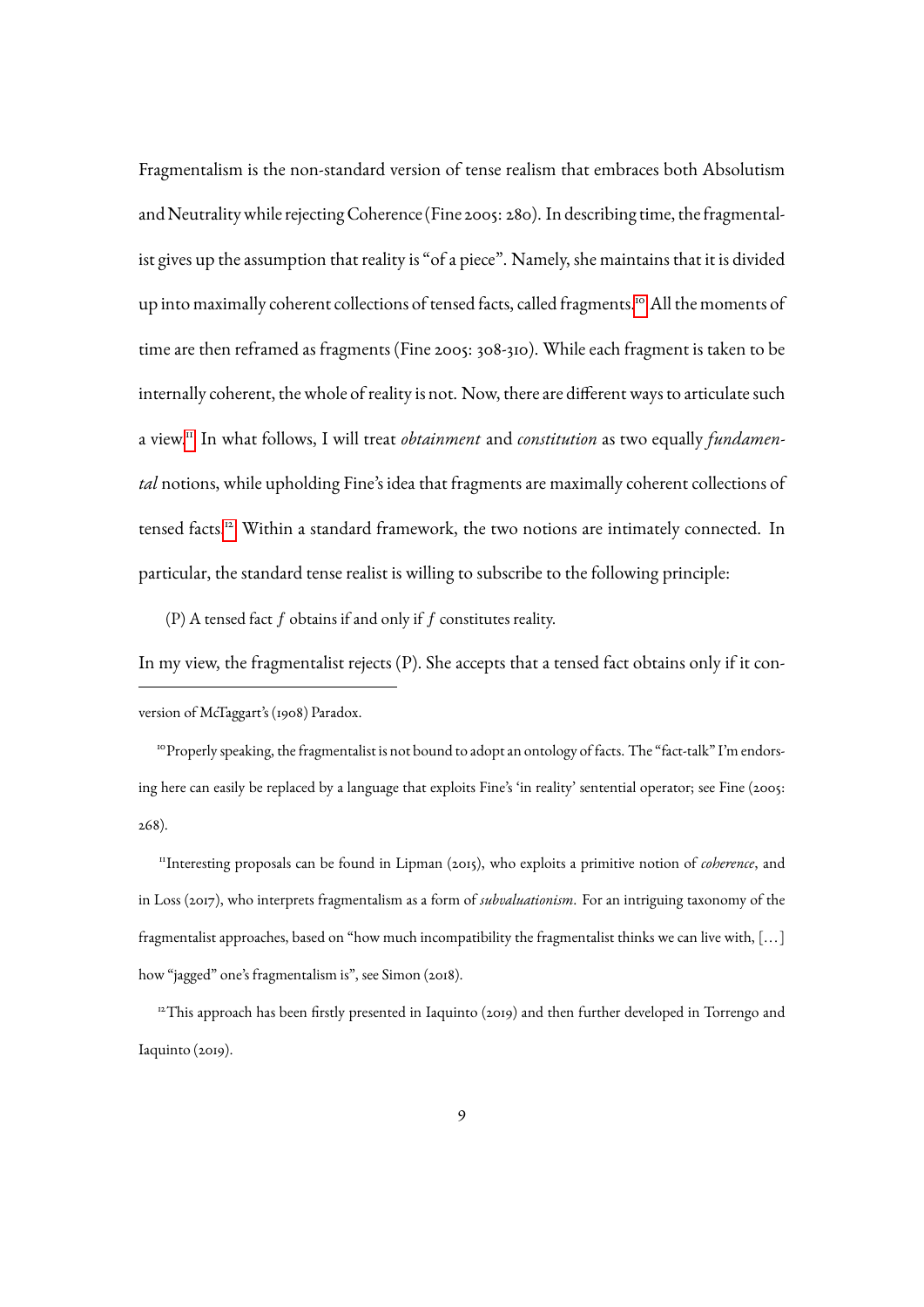stitutes reality. Still, if a tensed fact constitutes reality, it is not trivial at all that the fact also obtains. This idea can be easily conjoined with both the assumption that tensed facts constitute reality in an absolute manner (viz., with the adoption of Absolutism) and the assumption that reality is incoherent (viz., with the rejection of Coherence): reality is constituted, in an absolute manner, by irreducibly incompatible facts, even though such facts can never obtain within the same fragment.<sup>[13](#page-9-0)</sup> To put it another way, while for the standard tense realist obtainment in the present is obtainment *simpliciter*, for the fragmentalist there is no obtainment simpliciter, but only *within a fragment*; yet, constitution is understood as absolute.

The fragmentalist treats the notion of constitution as quite similar to the generic notion that the standard tense realist has in mind when thinking of constitution, in that she maintains that when a tensed fact constitutes reality, the fact is real in an absolute manner. If the fact that *Tim is sitting* constitutes reality, then the fact that *Tim is sitting* is real absolutely speaking. The fragmentalist notion of obtainment, on the contrary, sounds quite exotic. So now the crucial question is: what exactly is it for a tensed fact to obtain within a fragment, as opposed to simply constitute reality?<sup>[14](#page-9-1)</sup> The thesis that a tensed fact obtains only within a fragment can be linked with the idea that when a fact obtains, the fact exists *relative to* a given fragment.<sup>[15](#page-9-2)</sup> If the fact that *Tim is sitting* obtains within a fragment, then the fact that *Tim is sitting* exists

<span id="page-9-1"></span><span id="page-9-0"></span><sup>&</sup>lt;sup>13</sup>Cf. Fine (2005: 281).

<span id="page-9-2"></span><sup>&</sup>lt;sup>14</sup>I would like to thank an anonymous referee for pushing me to answer this question.

<sup>&</sup>lt;sup>15</sup>The close connection between obtainment and existence is attested in the literature. As Mulligan and Correia (2017) put it: "If a state of affairs obtains, then an obtaining state of affairs exists, a fact exists".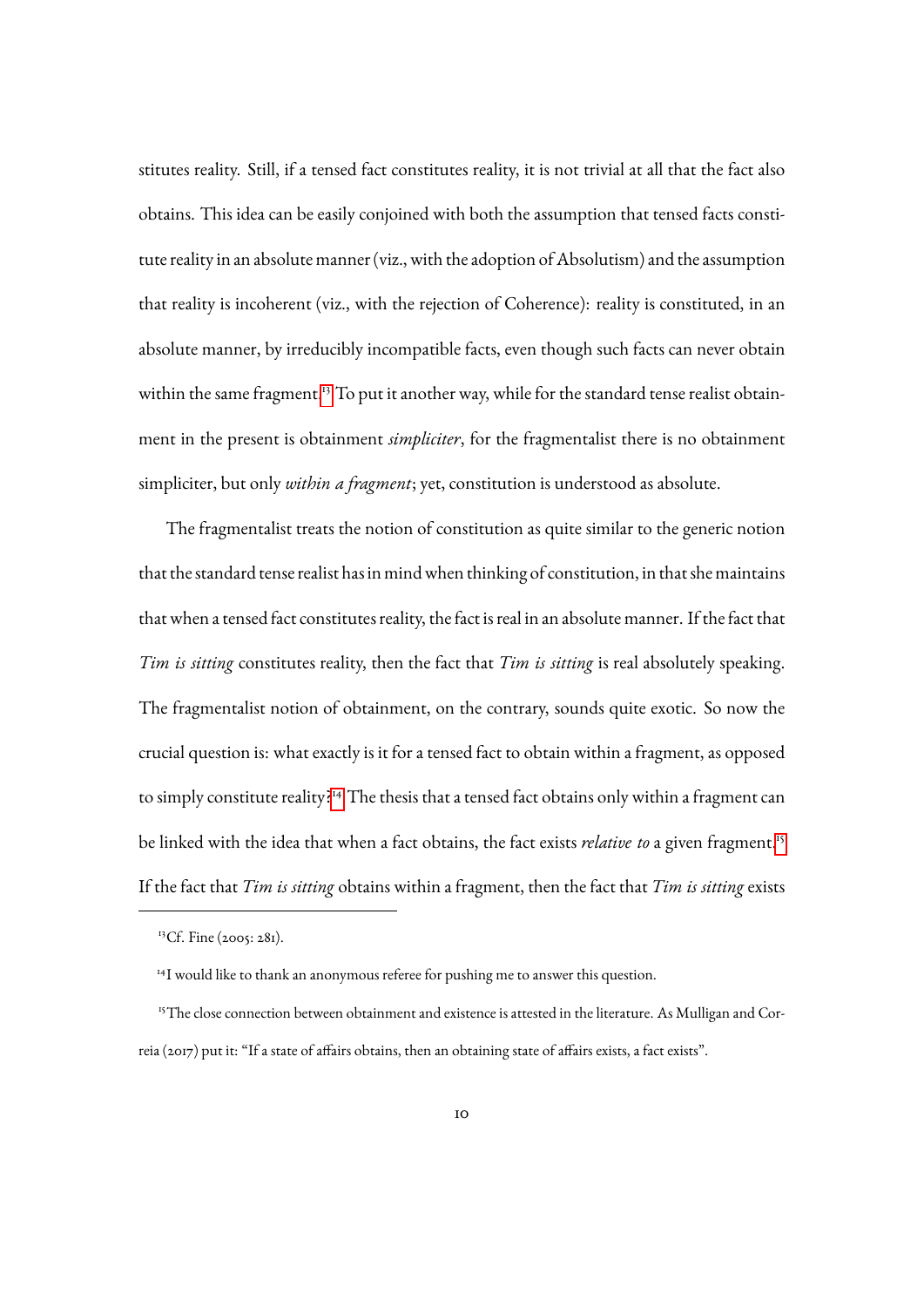relative to that fragment. Notice that this latter claim should not be confused with the truism that if the fact obtains within the fragment, then it is part of (or belongs to) the fragment. The idea is that its very *existence* is limited to that fragment. This means that there can be fragments relative to which the fact literally lacks existence. There are then two principles the fragmentalist can adopt to articulate her conception of constitution and obtainment:

*Constitution* If a tensed fact f constitutes reality, then f is real.

*Obtainment* If a tensed fact  $f$  obtains within a fragment  $F$ , then  $f$  exists relative to  $F$ .<sup>[16](#page-10-0)</sup>

Generally speaking, taking two notions to be equally fundamental does not prevent one from treating them as interdefinable. For instance, one can treat necessity and possibility as interdefinable (in the presence of negation) without being forced to maintain that, from a metaphysical point of view, one of the two notions is more fundamental that the other. Analogously, the fragmentalist might want to define, for the sake of theoretical simplicity, constitution as obtainment within some fragment or obtainment as constitution in a given fragment, without contradicting the assumption that the two notions are equally fundamental.<sup>[17](#page-10-1)</sup>

<span id="page-10-0"></span><sup>&</sup>lt;sup>16</sup>The fact that the notion of being real and the notion of existence relative to a fragment are taken to be two conceptually necessary conditions, respectively, of constitution and obtainment does not force the fragmentalist to say that they are also part of an *analysis* of the notion of constitution and of the notion of obtainment. In other words, it is compatible with the idea that constitution and obtainment are two fundamental notions. For a defence of an analogous line of though, applied to the relation between knowledge and belief, see Williamson (2000a: 43-44).

<span id="page-10-1"></span><sup>&</sup>lt;sup>17</sup>I wish to thank another anonymous referee for raising this point.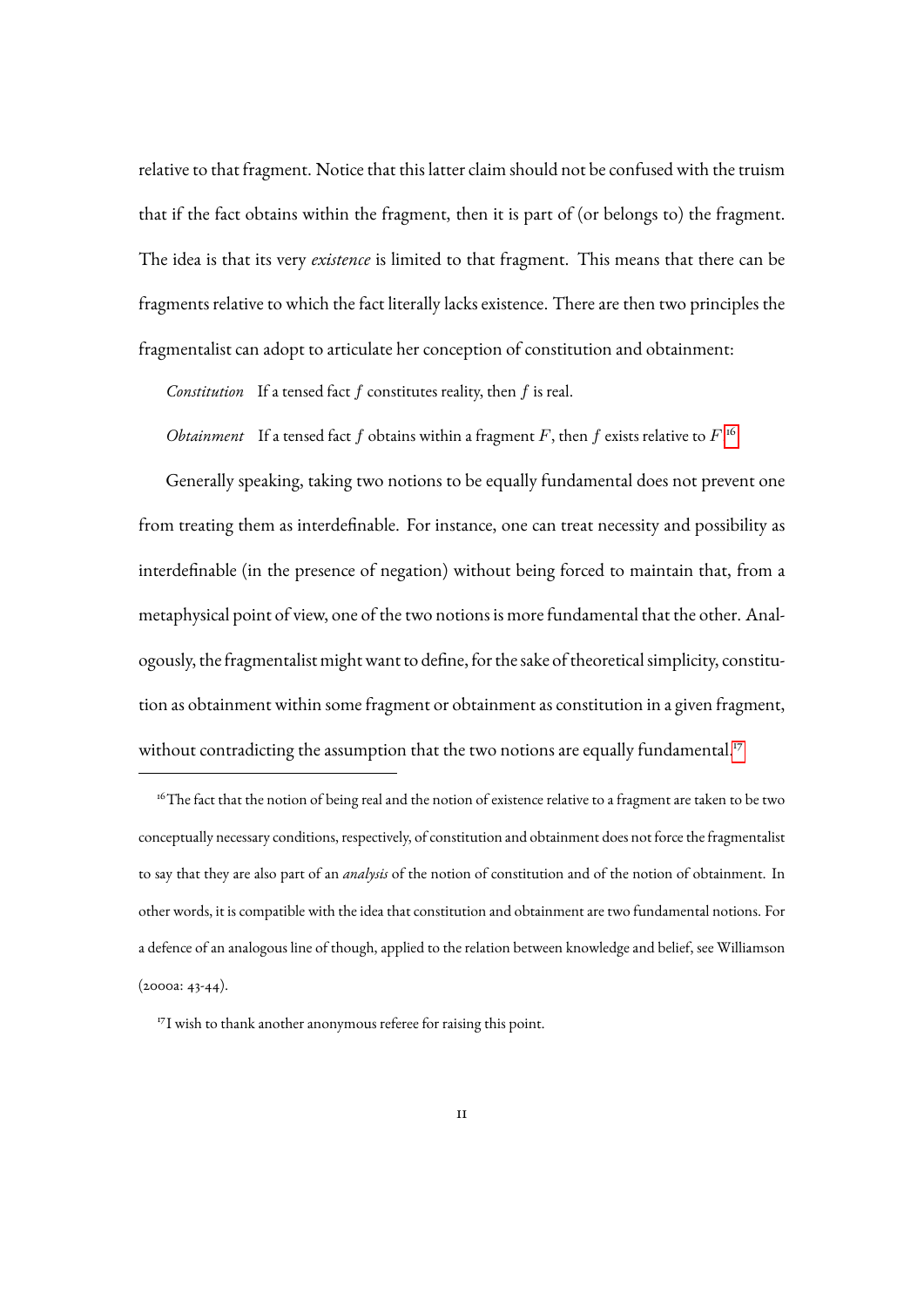Now, suppose that Tim is sitting and then standing. The fragmentalist will describe such a case by resorting to two different fragments, one in which the fact that*Tim is sitting* obtains, and another one in which the fact that *Tim is standing* obtains. The fact that *Tim is sitting* and the fact that *Tim is standing* constitute reality in an absolute sense, and so absolutely speaking they are equally real. But there is no fragment in which they obtain *together*, and so there is no fragment relative to which they both exist. This means that the contradictory fact that *Tim is sitting and standing* cannot obtain. Nor can it constitute reality. If a tensed fact is real, then there must be at least one fragment relative to which the fact exists. Otherwise, we would end up with a metaphysics where the fact—say—that *Tim is sitting* exists relative to no fragment but nonetheless is real: an unpalatable scenario, for it is hard to see how Tim can be sitting if there is no moment of time where he is so. It follows that the contradictory fact that *Tim is sitting and standing* cannot be real, since there is no fragment relative to which it can exist. This is a crucial aspect of the fragmentalist picture: the rejection of Coherence should not be understood as an invitation to accept contradictory facts (Fine 2005: 282). Given that reality cannot contain the contradictory fact that*Tim is sitting and standing*, there is no fact on which the truth of a contradictory claim like 'Tim is both sitting and standing' can supervene. This means that from a semantic point of view, the truth of two claims might not be enough to conclude that their conjunction is true as well.

To sum up, while the standard tense realist is allowed to treat constitution and obtainment as interchangeable notions, the fragmentalist adopts a more refined stance. For sure within the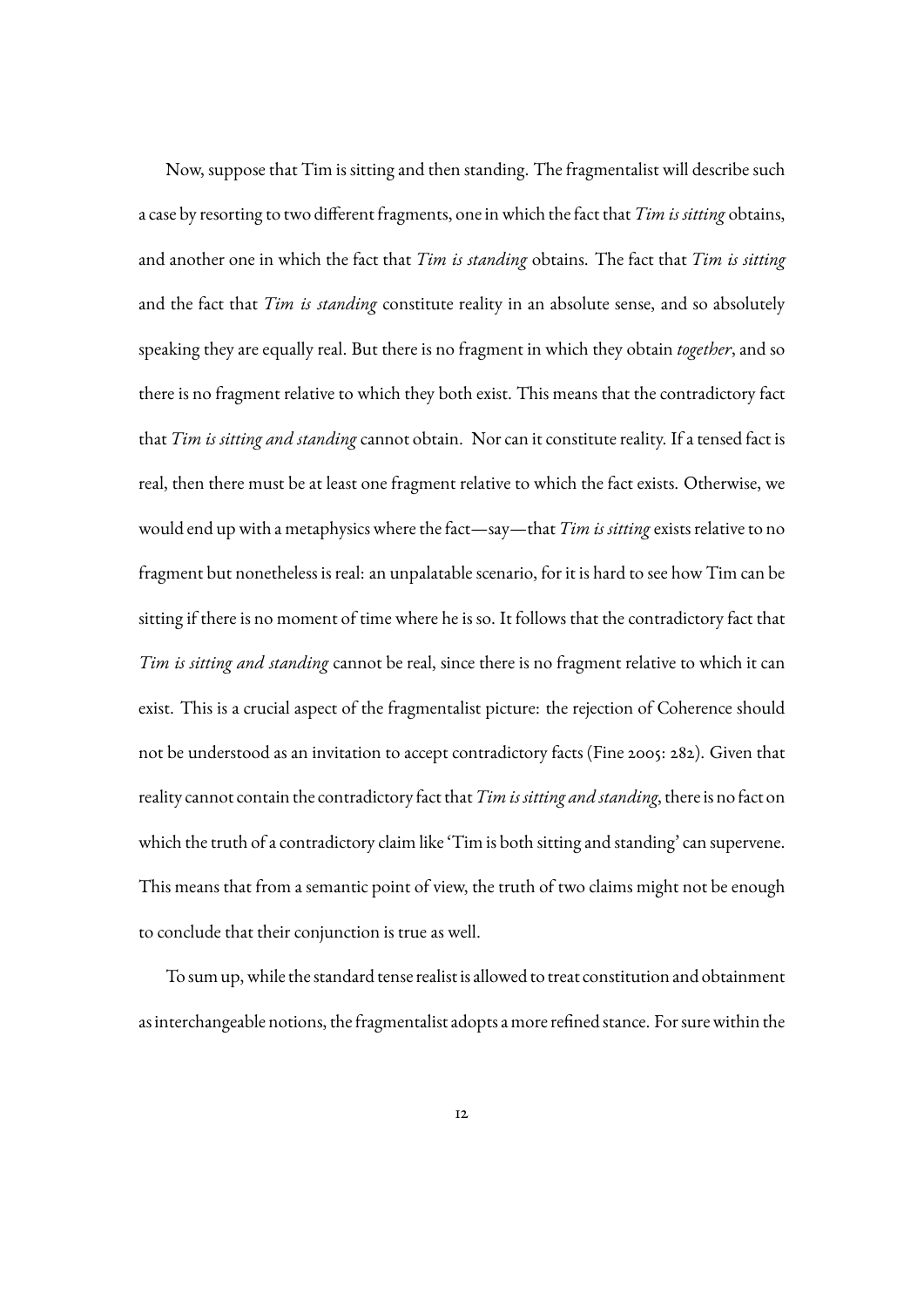fragmentalist framework the relationship between the two notions is still close. As I repeat, if a tensed fact obtains, then it also constitutes reality. And if it constitutes reality, then there must be at least one fragment where it obtains. But since obtainment is never thought of as obtainment simpliciter (but rather as limited to a given fragment), constitution is not enough to guarantee the obtainment of a tensed fact in every fragment.

One might object that the idea that facts are absolutely real contradicts the claim that their existence is to be relativised to moments of time. My answer is that the interpretation of fragmentalism I'm proposing here should be understood as a form of metaphysical pluralism, that is, as a theory according to which there are two equally fundamental ways to describe reality. When it comes to tell what facts constitute reality, the fragmentalist focuses on the first of the two ways. When it comes to tell what facts obtain, instead, she focuses on the second one. This squares nicely with Fine's idea that within a fragmentalist framework, "in stating that a fact belongs to reality, we adopt *a general perspective*, but in stating that a fact obtains, we adopt*the current perspective*" (Fine 2005: 297, italics mine). The fragmentalist will think of these perspectives—so to say—as carving at the joints, as marking two metaphysically fundamental features of the temporal dimension: the absolute constitution of tensed facts and their limited obtainment. From the general perspective—the perspective centred on the temporal dimension as a whole—the fragmentalist will assess what facts constitute reality. From the current perspective—the perspective centred on a given fragment—she will assess what facts obtain. Of course, these perspectives offer two profoundly different descriptions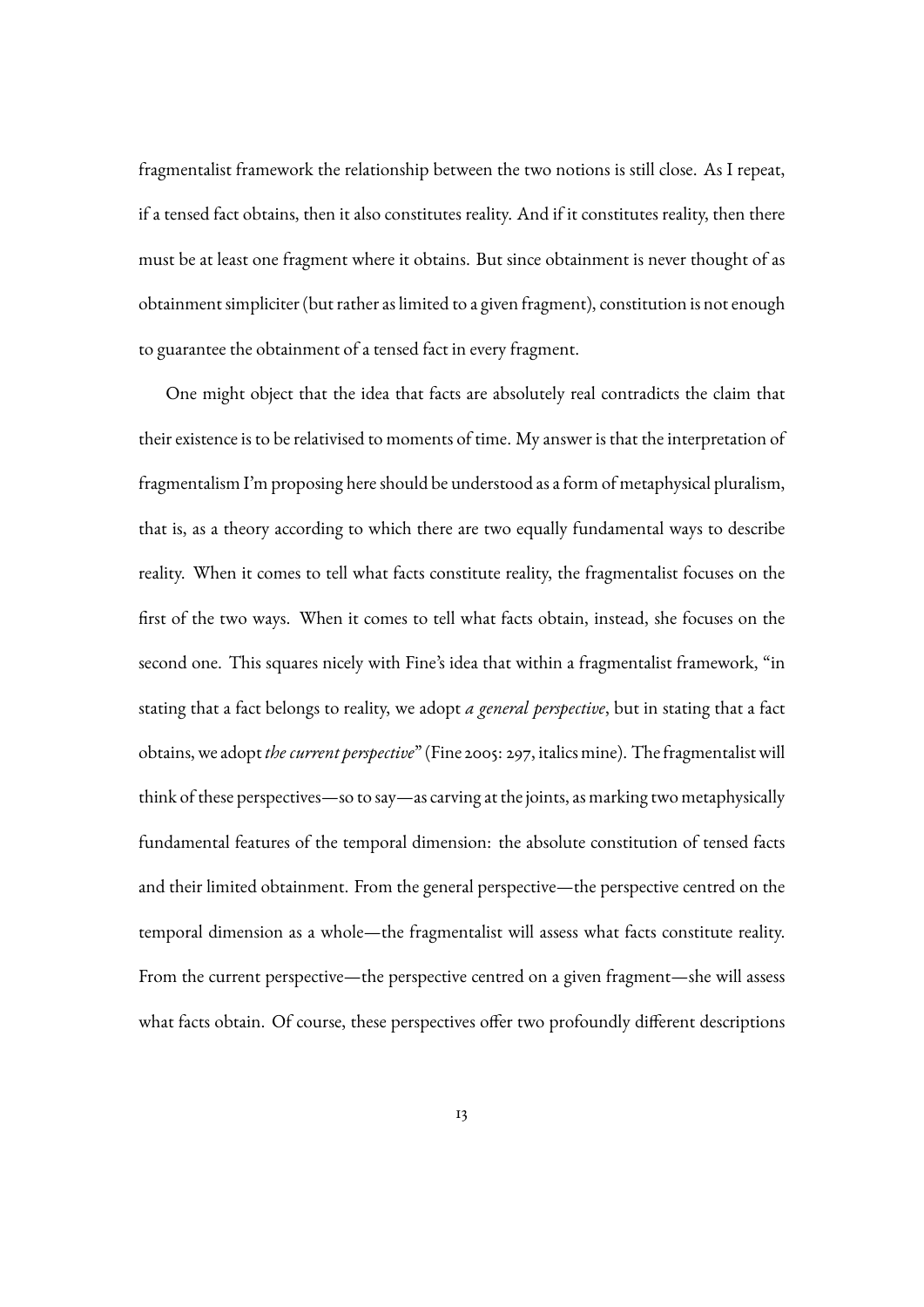of reality, so different that one might suspect that the perspective-talk is at risk of collapsing into a contradictory talk. But it should be clear that the fragmentalist can never adopt the two perspectives *at the same time*: either she focuses on the notion of constitution or she focuses on the notion of obtainment, *tertium non datur*. Thus, there is no way to end up with a description of reality where, at the same time, Tim's being sitting exists and does not exist. All she can say is that, from the current perspective, the fact that *Tim is sitting* can lack existence depending on the fragment we adopt, whereas from the general perspective it constitutes reality absolutely speaking.

Although Fine's theory rises in the context of the metaphysics of time, the fragmentalist approach can be extended to the treatment of modality. An extension of the view to the modal case has been briefly mentioned by Fine. However, the idea is not discussed in detail. As he underlines, both in the temporal case and in the modal one "we have... a certain aspectual feature... [—respectively, the tensed nature of facts and their being worldly (or contingent)— ] and an associated form of relativity" (2005: 284-285)—the relativity being, respectively, to a time and to a world. By exploiting the analogy between times and worlds, we can reinterpret Realism, Absolutism, and Neutrality as follows (p. 285; Coherence will be left untouched):<sup>[18](#page-13-0)</sup>

| Worldly Realism    | Reality is composed of worldly facts.                                            |
|--------------------|----------------------------------------------------------------------------------|
| Worldly Absolutism | The constitution of reality is an absolute matter, i.e. not relative to a world. |
| Worldly Neutrality | No possible world is privileged, i.e. the facts that constitute reality are not  |

<span id="page-13-0"></span><sup>&</sup>lt;sup>18</sup>See also Fine (2006: 400).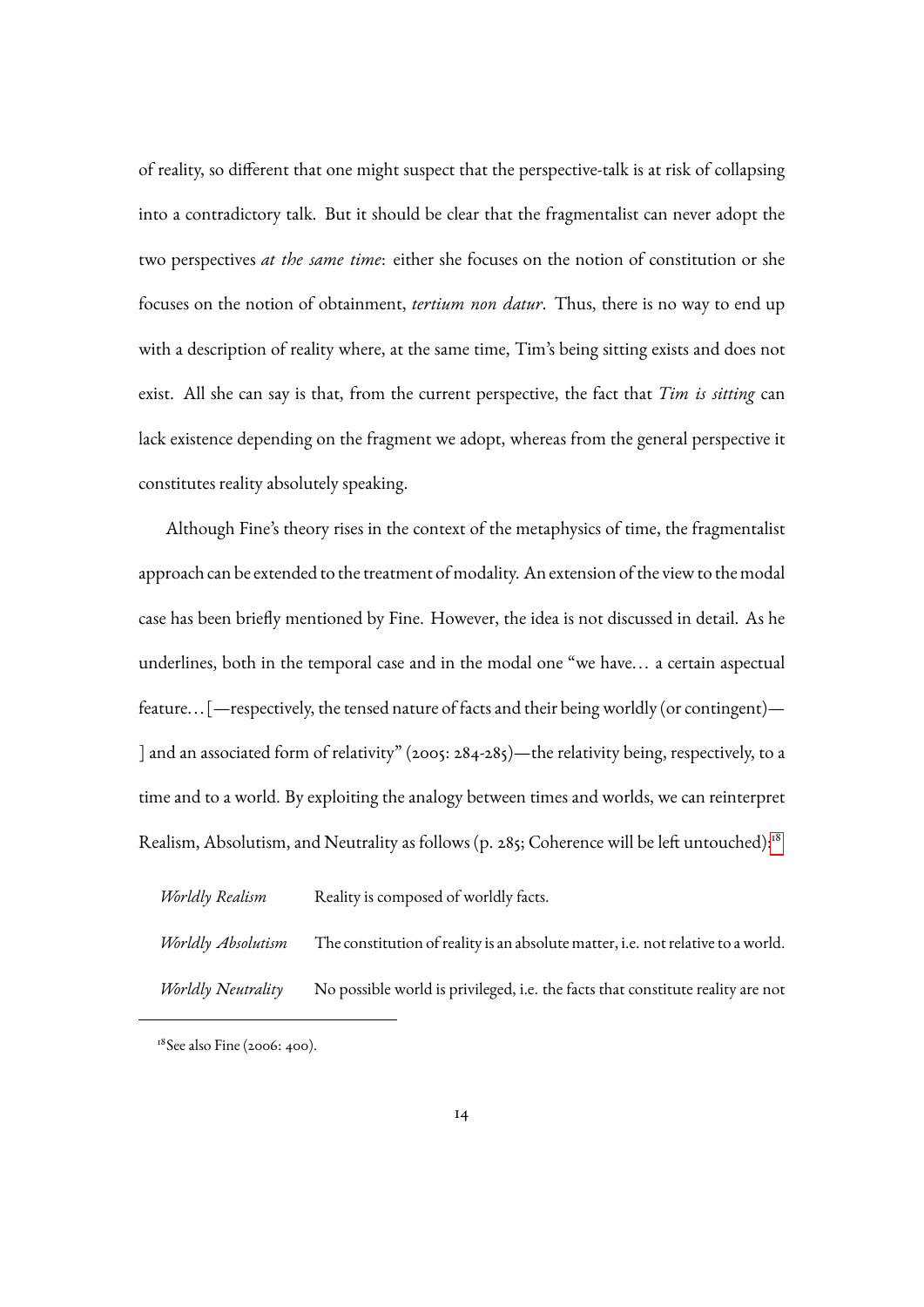oriented towards one possible world as opposed to another.

We can now give the modal analogue of the standard tense realism vs. non-standard tense realism debate. As Fine (2005: 285) has it:

The standard realist will claim that there is a privileged world, namely the actual world, while the non-standard realist will treat all worlds on an ontological par (but still hold to the reality of worldly facts).

Call *Modal Fragmentalism* the non-standard realist view that rejects Coherence, while maintaining both Worldly Absolutism and Worldly Neutrality. The metaphysical picture is that the modal dimension is not "of a whole", but rather it is fragmented into maximally coherent collections of worldly facts—call them modal fragments. All the modal fragments are ontologically on a par. Given that here modal fragments are defined as collections of worldly facts and that many (if not all) of these facts have concrete entities as constituents, the fragmentalist will take each modal fragment to be as concrete as the one we inhabit. Modal Fragmentalism might prima facie recall Lewis's (1986) concretism. In fact, the two theories bear similarities, if only because both possible worlds and modal fragments are treated as concrete entities. However, there are (at least) two crucial differences.

#### 4 Constitution and obtainment in the modal case

The first difference is that, just as the fragmentalist distinguishes between obtainment and constitution in describing time, the modal fragmentalist adopts an analogous distinction in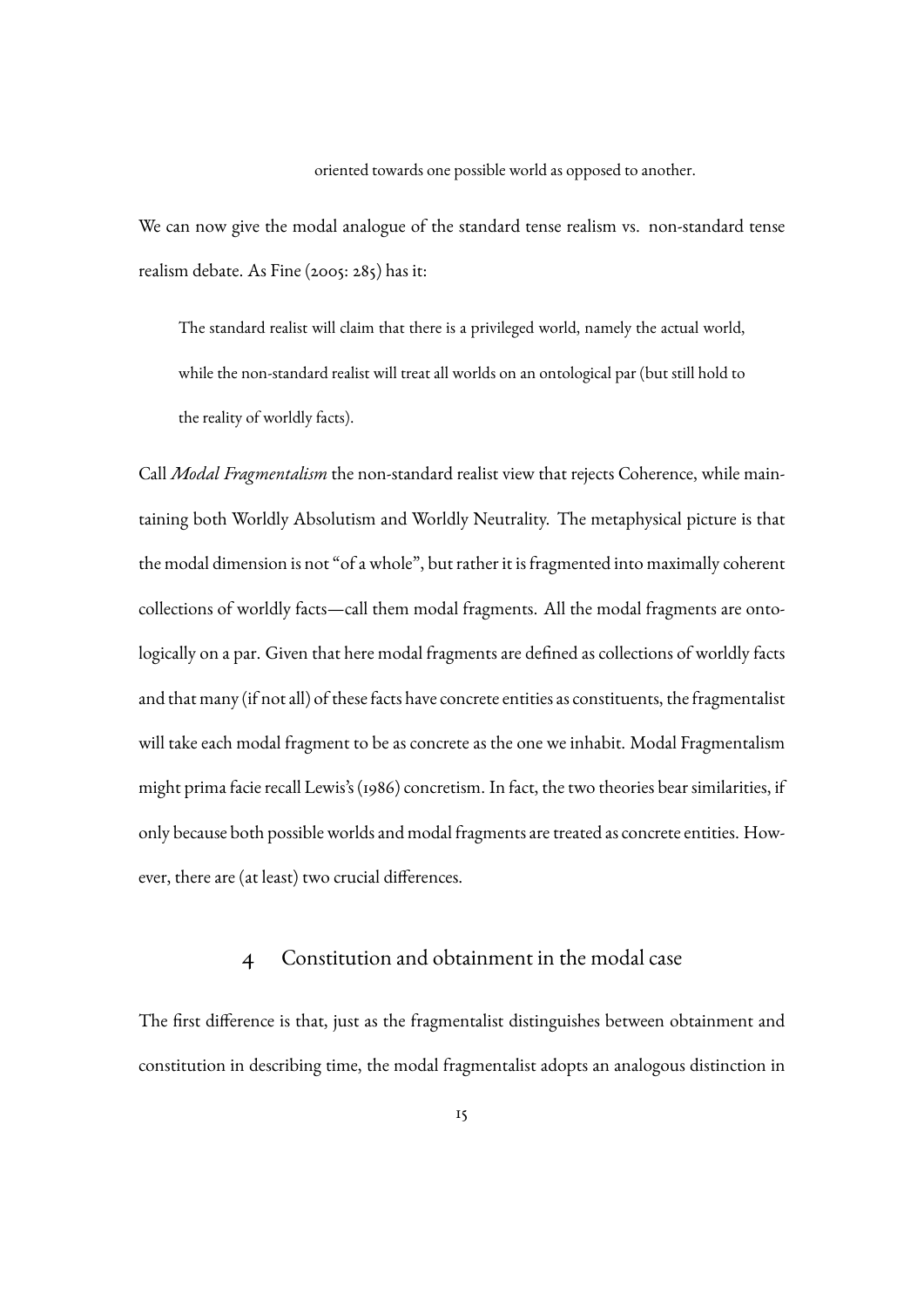describing the modal dimension. She links the notion of constitution to the notion of being real, while treating obtainment as linked to the notion of existence relative to a modal fragment. Thus, she endorses the following modal versions of Constitution and Obtainment: *Modal constitution* If a worldly fact f constitutes reality, then f is real.

*Modal obtainment* If a worldly fact f obtains within a modal fragment F, then f exists relative to F. Although both the modal fragmentalist and the Lewisian concretist think of constitution as an *absolute* matter, for the latter facts obtain *simpliciter*, while for the former they obtain only *within a given modal fragment*. Facts that obtain within modal fragments different from the one we inhabit constitute reality in the same sense as facts that obtain in our modal fragment, that is, absolutely. However, within each modal fragment not all such facts obtain. This means that not all facts that constitute reality obtain in all the modal fragments. The Lewisian concretist, on the contrary, has no reason whatsoever to deny that if a fact constitutes reality then it also obtains *simpliciter*. To be clear about this point, consider the following version of the principle (P):

(P\*) A fact  $f$  obtains if and only if  $f$  constitutes reality.

For the Lewisian concretist, the left-to-right reading of  $(P^*)$  is a metaphysical triviality: how can a fact obtain without ipso facto constituting reality? Also the modal fragmentalist is happy to accept the idea that constitution is a necessary condition for obtainment, provided that we read 'obtains' as 'obtains within a given fragment'. According to the Lewisian concretist, the right-to-left reading of (P\*) is fine as well: if a fact constitutes reality, then it also obtains. Consider for instance the fact that there are talking donkeys. Of course, the latter are not spa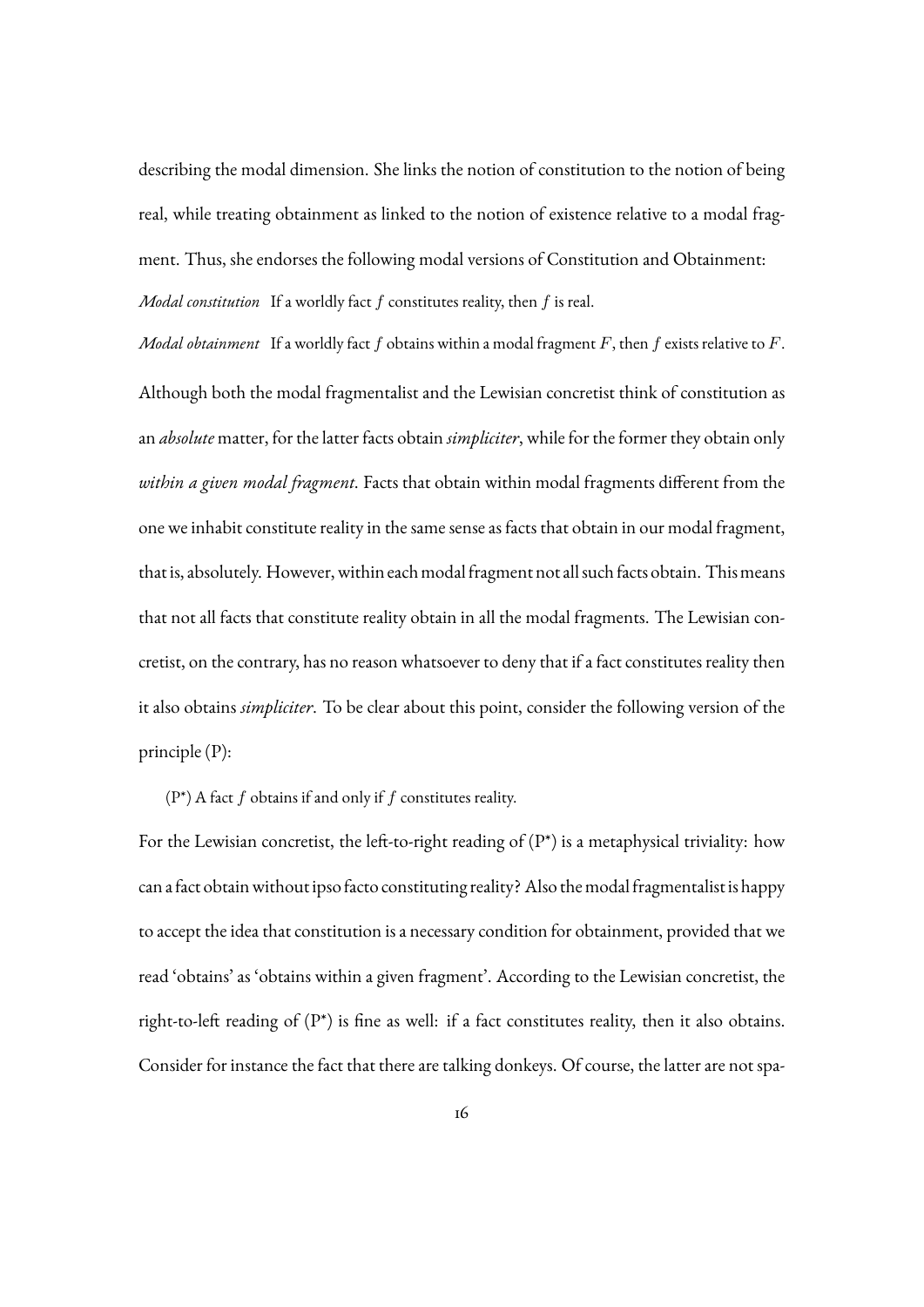tiotemporally related to the world we inhabit.<sup>[19](#page-16-0)</sup> But being spatiotemporally related to a world and being the constituent of an obtaining fact are two notions that should not be conflated, not even in the Lewisian framework. Even though talking donkeys are not part of the maximal connected object that we call our world, nothing prevents facts about their being spatiotemporally related to another world from obtaining in our world. To put it another way, the fact that talking donkeys are spatiotemporally unrelated to us should not be equated with the fact that they do not exist. All the Lewisian concretist can say is simply that, as a matter of fact, they are not part of our world, and not that they are not part of reality altogether.

In contrast to the Lewisian concretist, the modal fragmentalist will claim that when it comes to tell what facts *obtain*, it is correct to say that there is no non-actual entity "out there". There is no possible object located in a different modal region, since no worldly fact about its existence can obtain within our modal fragment. This is so because when it comes to focus on the facts that obtain (and not on the facts that constitute reality), she takes facts about the existence of a given object as irreducibly relative to the modal fragment it belongs to. Just as in the temporal case, the modal fragmentalist can adopt a form of "perspective"-talk. In stating that there are no possibilia, she adopts the current perspective—the perspective centred on the modal fragment we inhabit. This is the sense in which the quantifier 'there is' is employed in the above sentence 'there is no possible object located in a different modal region'. In stating that the objects located in all the other modal fragments constitute reality in an absolute

<span id="page-16-0"></span><sup>&</sup>lt;sup>19</sup>More details on the role that spatiotemporal relations play in Lewis's conception of possible worlds can be found in Menzel (2017, § 2.1).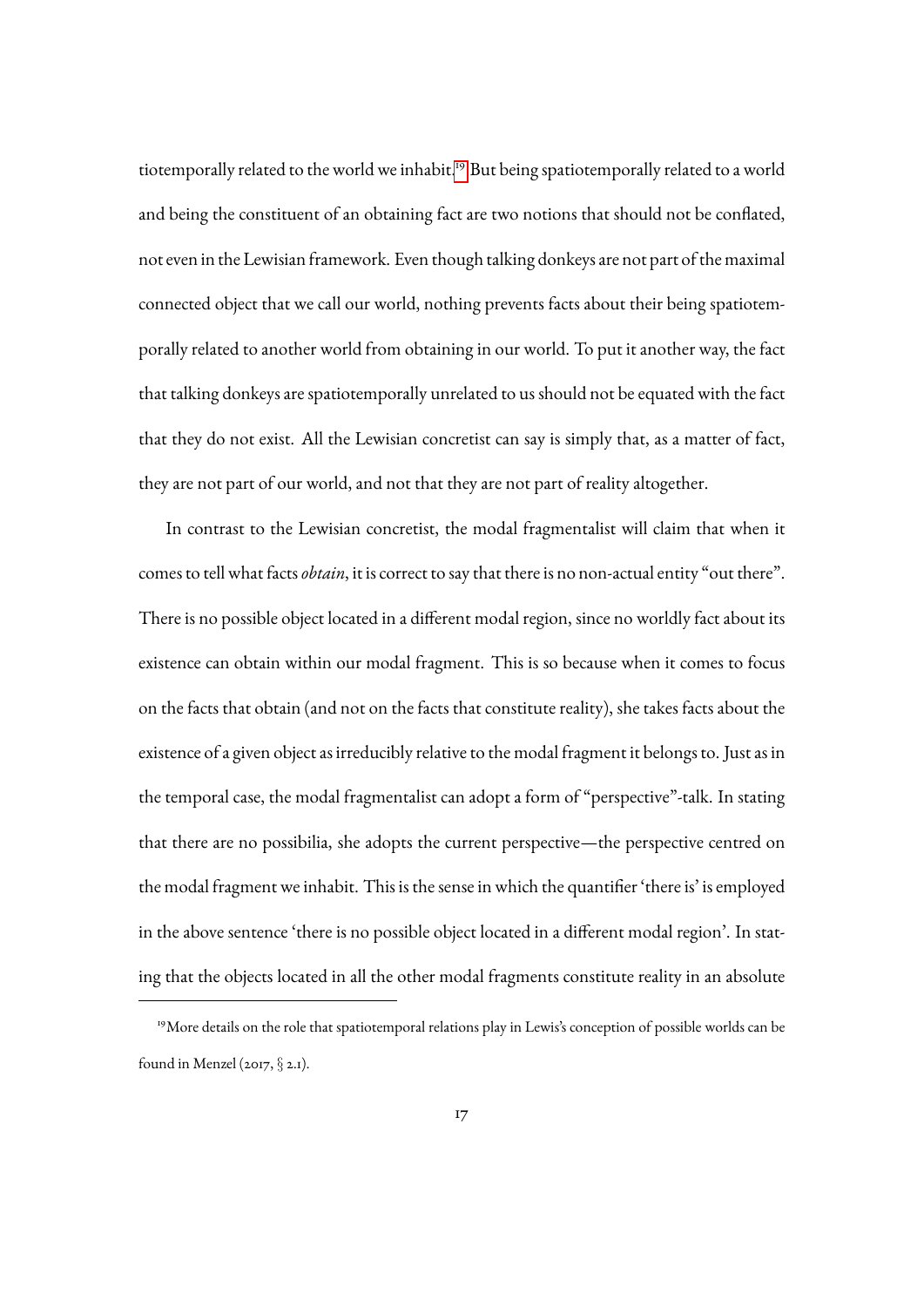manner, instead, she adopts the general perspective—the perspective centred on the modal dimension.<sup>[20](#page-17-0)</sup> For this reason, also the modal version of fragmentalism can be regarded as a pluralist metaphysics. From the general perspective, worldly facts about talking donkeys constitute reality in an absolute manner, and yet no fact about talking donkeys can obtain from the current perspective. For the same reasons discussed in the temporal case, although the descriptions of reality enabled by the two perspectives are profoundly different, there is no way to get a contradictory description of what there is: the two perspectives are never adopted *at the same time*.

Not only is it the case that the description of reality cannot be incoherent, it is also the case that reality itself does not contain contradictory facts, like the fact that *there are and there are not talking donkeys*. The modal dimension contains both modal fragments where the fact that *there are talking donkeys* obtain and modal fragments where the fact that *there are no* talking donkeys obtain.<sup>[21](#page-17-1)</sup> Since a fact obtains only if it constitutes reality, it follows that both the fact that *there are talking donkeys* and the fact that *there are not talking donkeys* costitute reality. And given Worldly Absolutism, they do so absolutely speaking. This is the sense in which Modal Fragmentalism rejects Coherence. But notice that there is no modal fragment able to host the fact that *there are and there are not talking donkeys* (each modal fragment is

<span id="page-17-0"></span><sup>&</sup>lt;sup>20</sup>A somehow similar distinction between the perspective centred on a world and the perspective centred on the modal dimension can be found in Solomyak (2013: 33-40).

<span id="page-17-1"></span><sup>21</sup>The expression 'the fact that *there are no talking donkeys*' should not be read as suggesting an ontological commitment toward negative facts.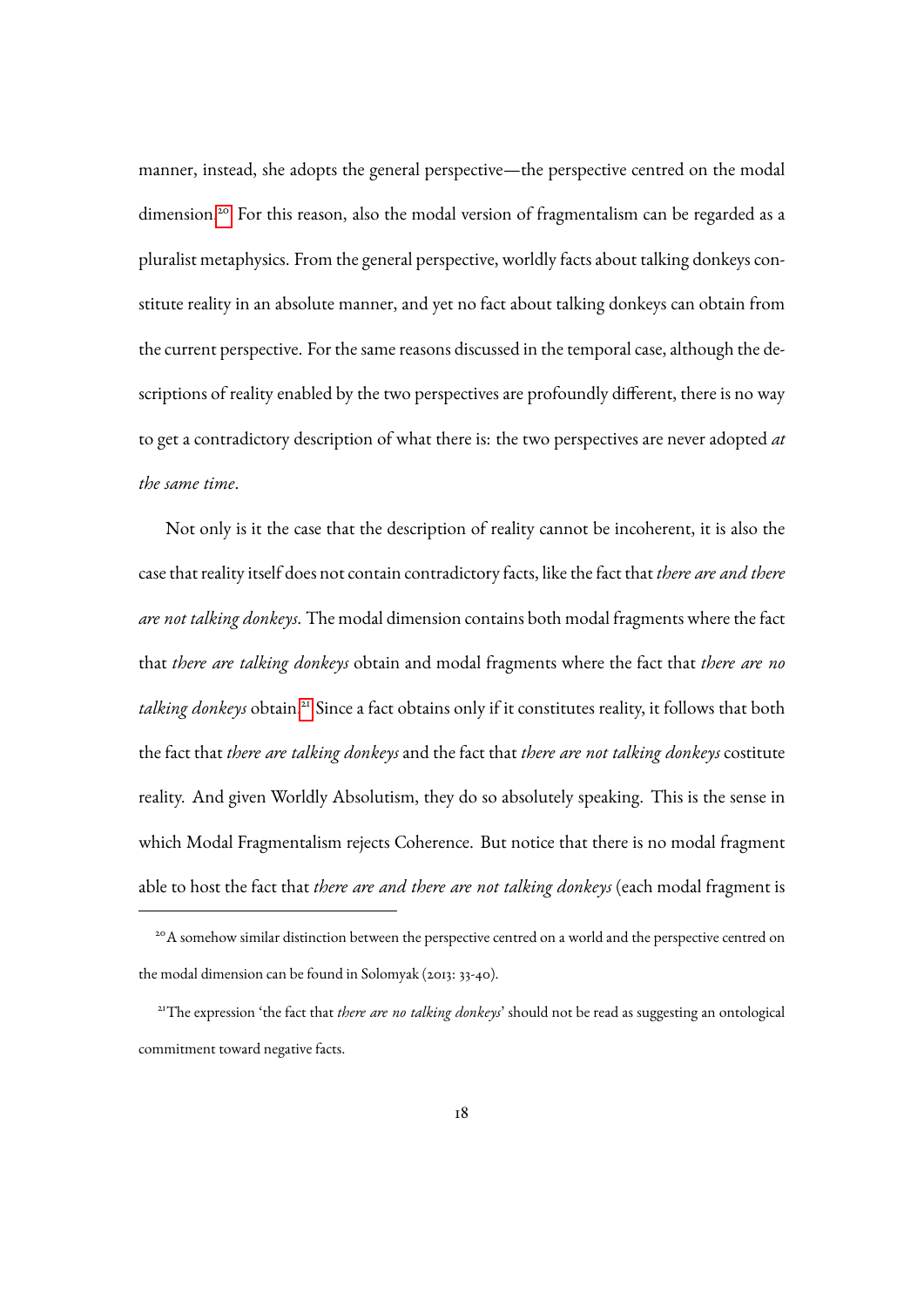internally coherent). Given that no fact can constitute reality without obtaining in at least one modal fragment, the fact that *there are and there are not talking donkeys* does not constitute reality. I will return on this point in section 5.

As anticipated in section 1, this first difference between the modal fragmentalist and the Lewisian concretist is particularly interesting in that it shows that the adoption of possibilia is not tantamount, per se, to completely rejecting the actualist intuition that if an object is not actual, then it lacks existence. The modal fragmentalist can at least partially vindicate it by insisting that within each fragment an actualist ontology holds. For the reasons just described, within her pluralist metaphysics the assumption that modal fragments constitute reality in an absolute manner does not conflict with the idea that, *from the current perspective*, everything there is is actual. In section 1 I pointed out that actualism can be regarded as composed by the following two theses: (I) the quantifier 'there is' is existentially loaded and (II) no non-actual objects exist. In the same spirit, Modal Fragmentalism maintains that, when the perspective is centred on the modal fragment we inhabit, the thesis that everything there is is actual should be understood as the claim that everything which exists is actual. Given a modal fragment  $F$ , although from the general perspective the objects belonging to all the other modal fragments constitute reality in an absolute sense, from the current perspective they simply do not exist in  $F$ , since facts about their existence cannot obtain. It follows that from the current perspective it does not make sense to claim that there are non-actual objects: if an object is not actual, then it does not exist.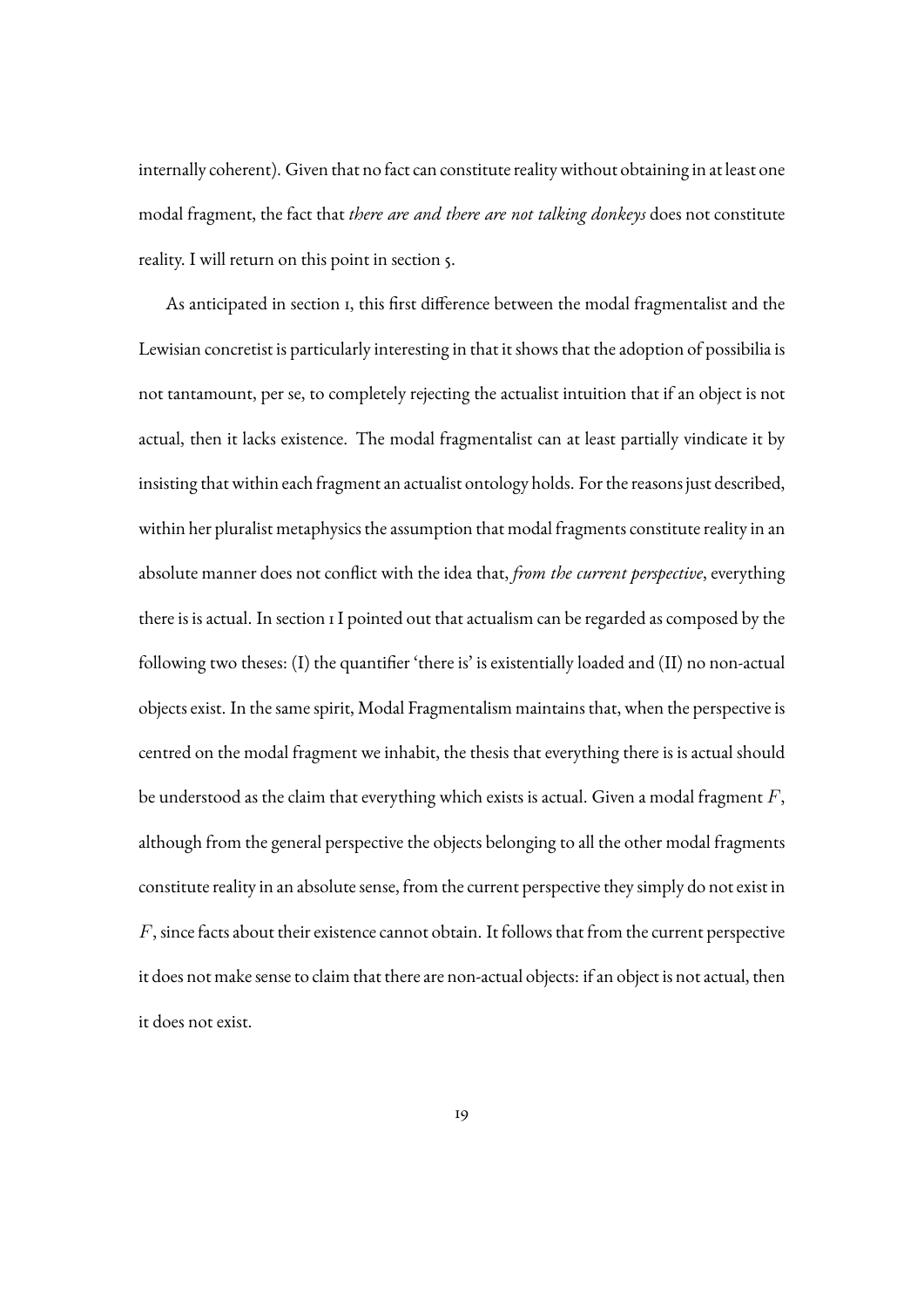Thus, the fragmentalist approach can partially vindicate actualism in a way that is simply unavailable to the Lewisian concretist. The latter works under the hypothesis that all facts obtain simpliciter and hence within every world; no distinction between being absolutely real and existing relative to a world is needed. Within her framework no *fundamental* current perspective can be employed to argue that, in a metaphysically robust sense, objects that are non-actual literally lack existence. The modal fragmentalist, on the contrary, opts for the idea that not every fact constituting reality obtains in every modal fragment. It is the notion of relative existence, which Modal Fragmentalism links to the notion of obtainment, that allows the fragmentalist to offer a way to account for reality profoundly different from but no less fundamental than the way offered by the adoption of the general perspective. Even if facts about talking donkeys are absolutely real when assessed from the general perspective, from the current one they literally lack existence relative to our modal fragment. I will return on this point in section 6, where I will discuss how Modal Fragmentalism behaves with respect to SQML.

One might wonder whether the fragmentalist perspective-talk is nothing but a variant of Lewis's double talk between what there is and what is actual (in the merely indexical sense of the term). I grant that there is a certain resemblance between the two things. As a matter of fact, the objects that are actual from the current perspective are the same as the objects that Lewis takes to be actual in the indexical sense. But it should now be clear that there is an important difference. For the Lewisian concretist, saying that an object is (indexically) actual is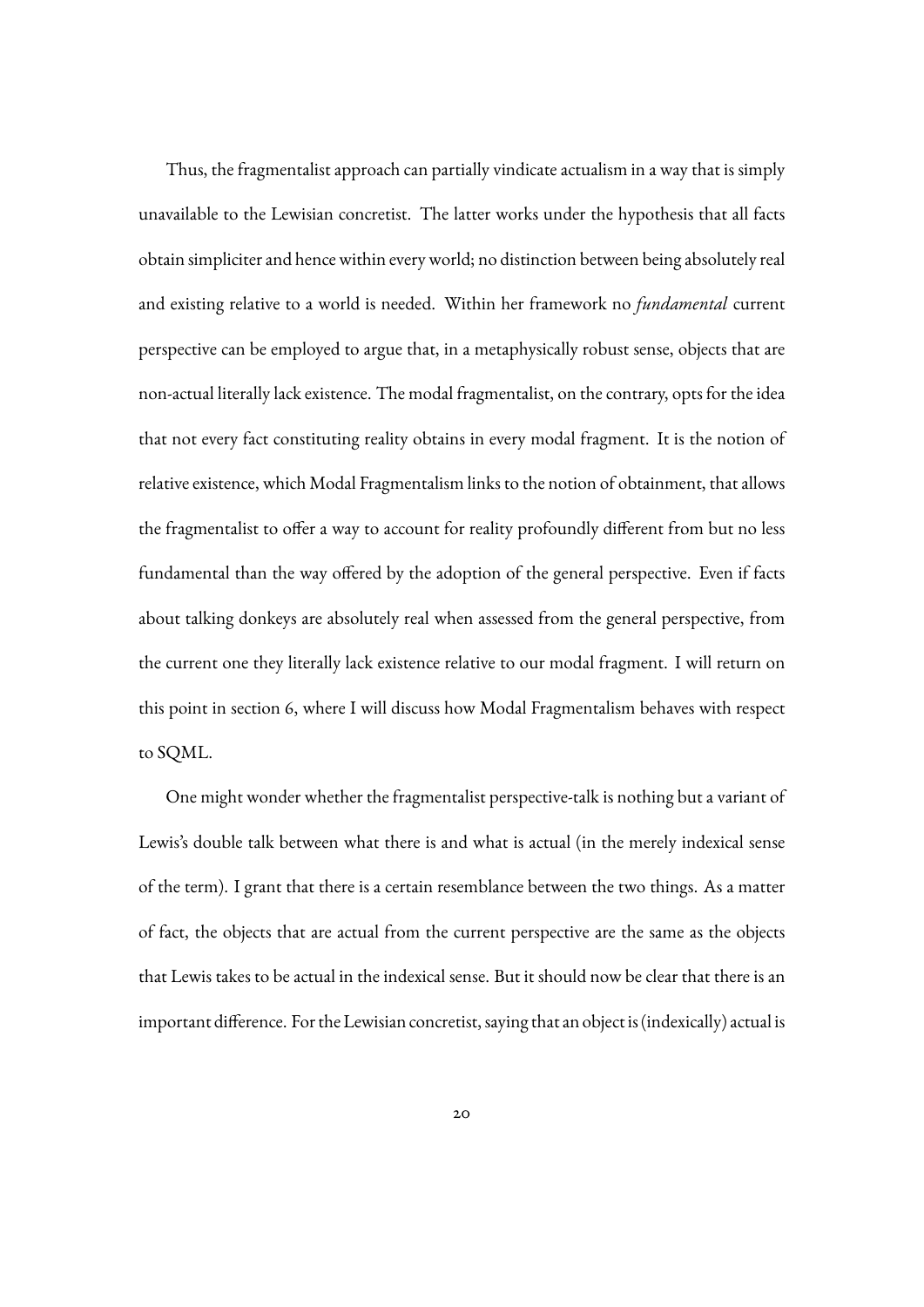tantamount to saying that the object is one of our worldmates, viz., that it is spatiotemporally related to us. For the modal fragmentalist, instead, saying that an object is actual is tantamount to saying that facts about its existence obtain within our modal fragment. As I stressed above, spatiotemporal relatedness and obtainment are notions that the Lewisian concretist should keep distinct. Of course, there is a sense inwhich, byway of quantifier restriction, the Lewisian concretist can account for ordinary claims like: 'Talking donkeys do not exist'. But when it comes to offer a metaphysically perspicuous reading of these claims, the Lewisian concretist and the modal fragmentalist take separate paths. From the current perspective, the modal fragmentalist reads the claim as *literally* true: talking donkeys are not part of reality; neither they are spatiotemporally related to us nor they exist relative to our modal fragment. The Lewisian concretist, instead, will offer a rephrasing of this type: 'Talking donkeys are not part of our world', from which one is not allowed to infer that talking donkeys lack existence. The only way the modal fragmentalist can offer a similar rephrasing is by equipping herself with a restricted notion of constitution which mimics that of indexical actuality by ranging only over facts that constitute reality locally, that is, by being part of our modal fragment. From this restricted general perspective, as we can call it, the claim 'Talking donkeys do not exist' can be finally read as 'Talking donkeys are not the constituents of facts that constitute reality locally', from which, in a Lewisian fashion, it does not follow that reality contains no facts at all about talking donkeys. The perspective-talk is introduced to make sense of the pluralist assumption that obtainment and constitution are two distinct and equally fundamental notions, while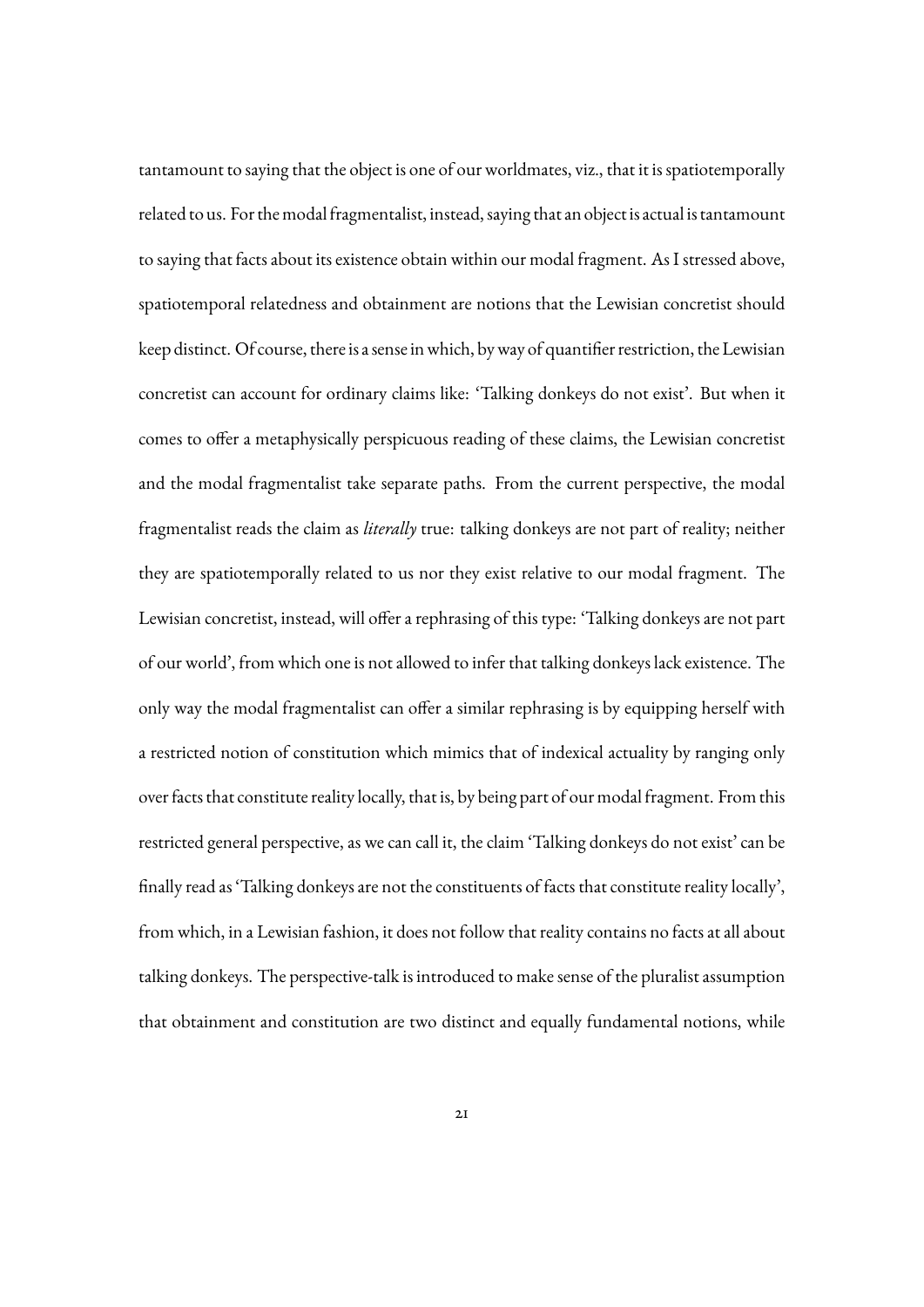nothing similar can be said about the canonical double talk between what there is and what is (indexically) actual.

#### 5 Counterpart theory and transworld identity

Let us now present a second crucial difference between the modal fragmentalist and the Lewisian concretist. Notoriously, Lewis's concretism is bound to adopt the so-called counterpart theory (1986, Ch. 4). The latter posits that objects are world-bound: their existence is limited to the world of which they are part.<sup>[22](#page-21-0)</sup> World-boundedness is required to maintain both the idea that objects have properties in an absolute manner (i.e. not relative to a world) and the idea that reality does not contain contradictory facts, for example the fact that *Alice is and is not a philosopher*. Suppose that Alice is a philosopher in our world. Under the reasonable hypothesis that Alice does not essentially have the property of being a philosopher, there is at least one world  $w$  in which a counterpart of Alice is not a philosopher. Why doesn't the Lewisian concretist claim that it is Alice herself that is not a philosopher in  $w$ ? It is tempting to say that Alice has the property of being a philosopher relative to our world, while she lacks the property relative to  $w$ . But the Lewisian concretist cannot opt for this move, for she maintains that the fact that *Alice is a philosopher* constitutes reality in an absolute manner, not relative to a given world. Thus, she resorts to Alice's counterparts in order to avoid the unwelcome conclusion that Alice—absolutely speaking—both has and does not have the property of being a

<span id="page-21-0"></span><sup>&</sup>lt;sup>22</sup>This does not mean that their existence is *relative* to worlds.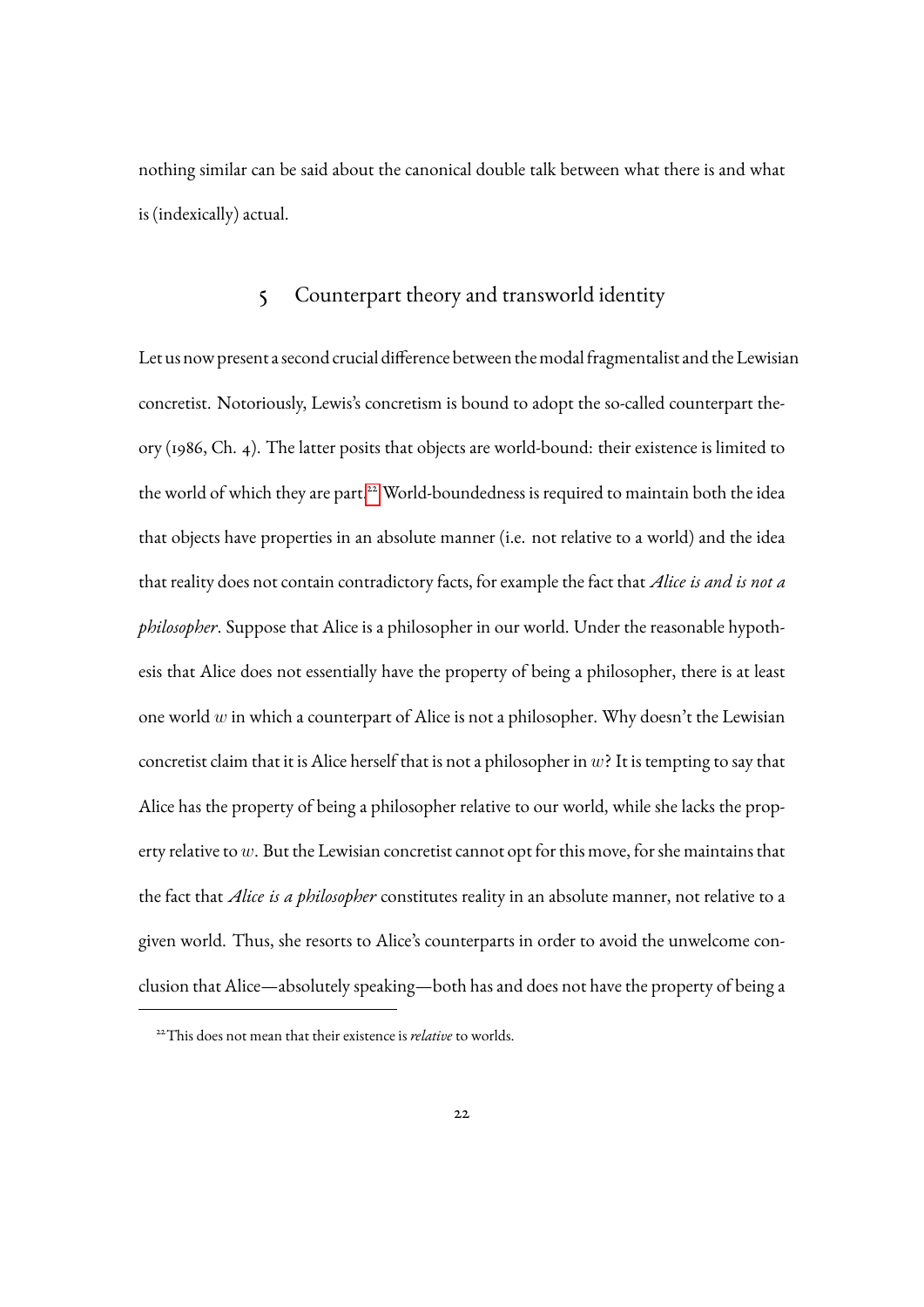philosopher. She will say that whilst Alice is a philosopher, one of her counterparts is not.

In contrast to the Lewisian concretist, the modal fragmentalist drops Coherence; this means that she admits that both the fact that *Alice is a philosopher* and the fact that *Alice is not a philosopher* can constitute reality.<sup>[23](#page-22-0)</sup> Since the two facts are part of two different modal fragments and they share Alice as their constituent, the modal fragmentalist will think of Alice as located in more than one modal fragment. Given Worldly Absolutism, the two facts constitute reality in an absolute sense. It is thus natural to assume, in line with the Lewisian concretist, that Alice bears properties in an absolute manner. But, in contrast to what would happen in the Lewisian framework, this is not enough to conclude that reality contains the fact that *Alice is and is not a philosopher*. Since the modal fragmentalist takes obtainment to be always limited to a given modal fragment, in allowing Alice to inhabit more than one modal fragment she is not forced to say that the fact that *Alice is a philosopher* and the fact that *Alice is not a philosopher* obtain together. From the current perspective, no fact like *Alice is and is not a philosopher* can be found. And given that, as seen above, a fact can constitute reality only if there is at least one modal fragment where it obtains, nor is she forced to admit that the fact can ultimately be found at the level of the *general* perspective. If a fact is real, then there must be a modal fragment relative to which the fact exists. Otherwise, in analogy to the temporal case, we would be forced to say that a worldly fact can be real even if it exists relative to no modal fragment. If Alice is a philosopher at all, she surely is so in at least one

<span id="page-22-0"></span><sup>&</sup>lt;sup>23</sup>Once again, please do not read expressions like 'the fact that *Alice is not a philosopher*' as suggesting an ontological commitment toward negative facts.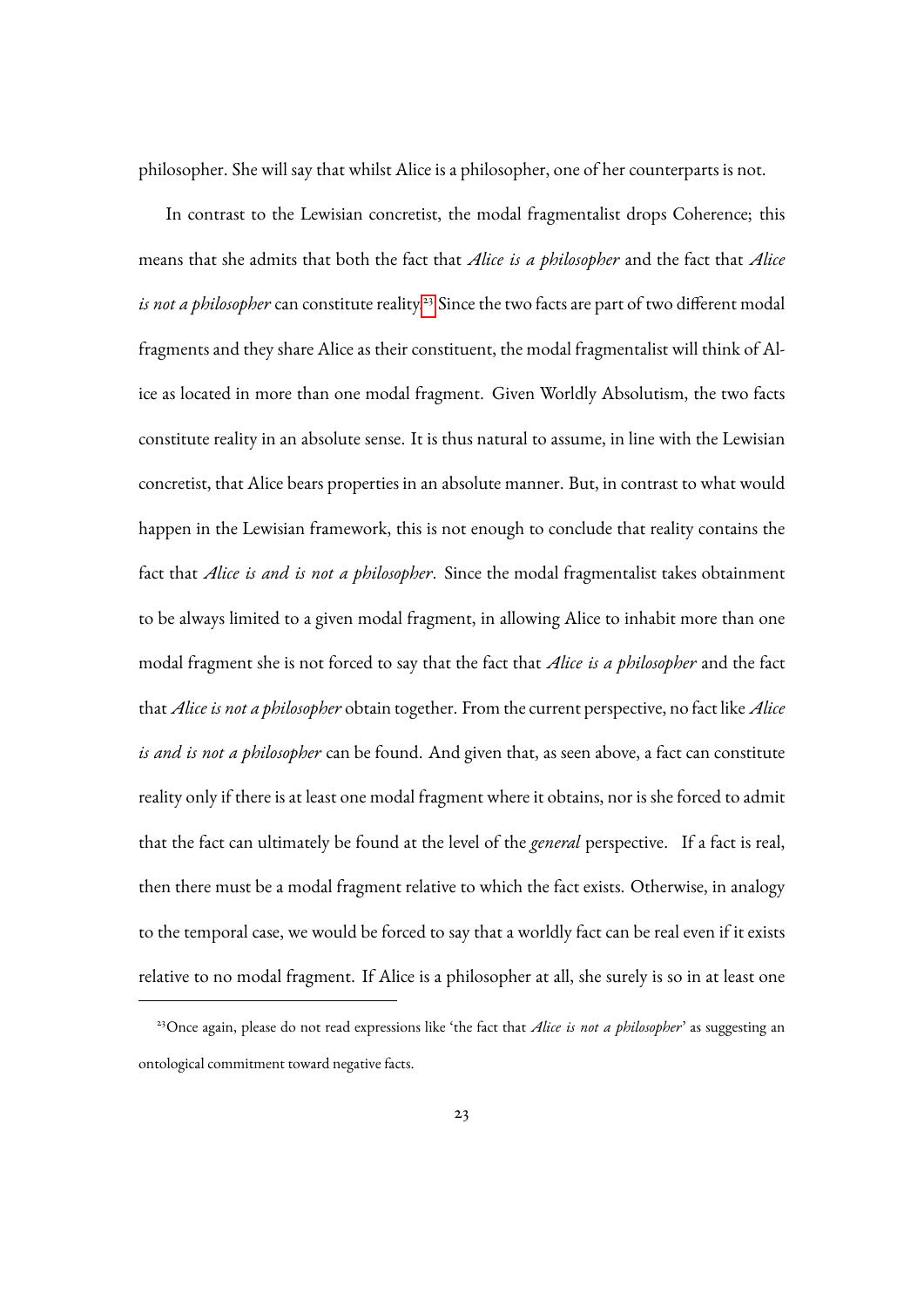modal fragment. Thus, if the fact that *Alice is and is not a philosopher* were real, there should be a modal fragment relative to which it exists. But that cannot be the case, since all modal fragments are taken to be internally coherent.

Let me underline, once again, that here I'm not arguing *for*a theory that favours transworld identity to the disadvantage of the idea that reality does not contain incompatible contents. The idea that objects can be literally present at more than one possible world is an extremely complex topic, and it is still an open question whether it should be preferred to counterpart theory. Rather, my point is that the fragmentalist view is remarkable in that it shows, surprisingly enough, that the idea that objects have properties in an absolute sense does not necessarily require counterpart theory. At least in principle, one might maintain that there can be transworld identity between objects that bear properties in an absolute manner without being forced to admit contradictory facts, like the fact that *Alice is and is not a philosopher*.

There is another important lesson one can draw from the fragmentalist adoption of transworld identity. From a semantic point of view, Lewis's counterpart theory is incompatible with the idea that proper names are rigid designators,<sup>[24](#page-23-0)</sup> that is, with the Kripkean (1980) tenet that an expression like 'Alice' picks out the *same* individual in all the possible worlds where Alice exists. According to Lewis (1986: 256) an expression like 'Alice' is at most a "quasi-rigid designator", in the sense that in any possible world containing a counterpart of Alice, the expression designates a *counterpart* of Alice, not Alice herself. It is then interesting to note

<span id="page-23-0"></span><sup>24</sup>See Sullivan (2005) for a thorough discussion of this point.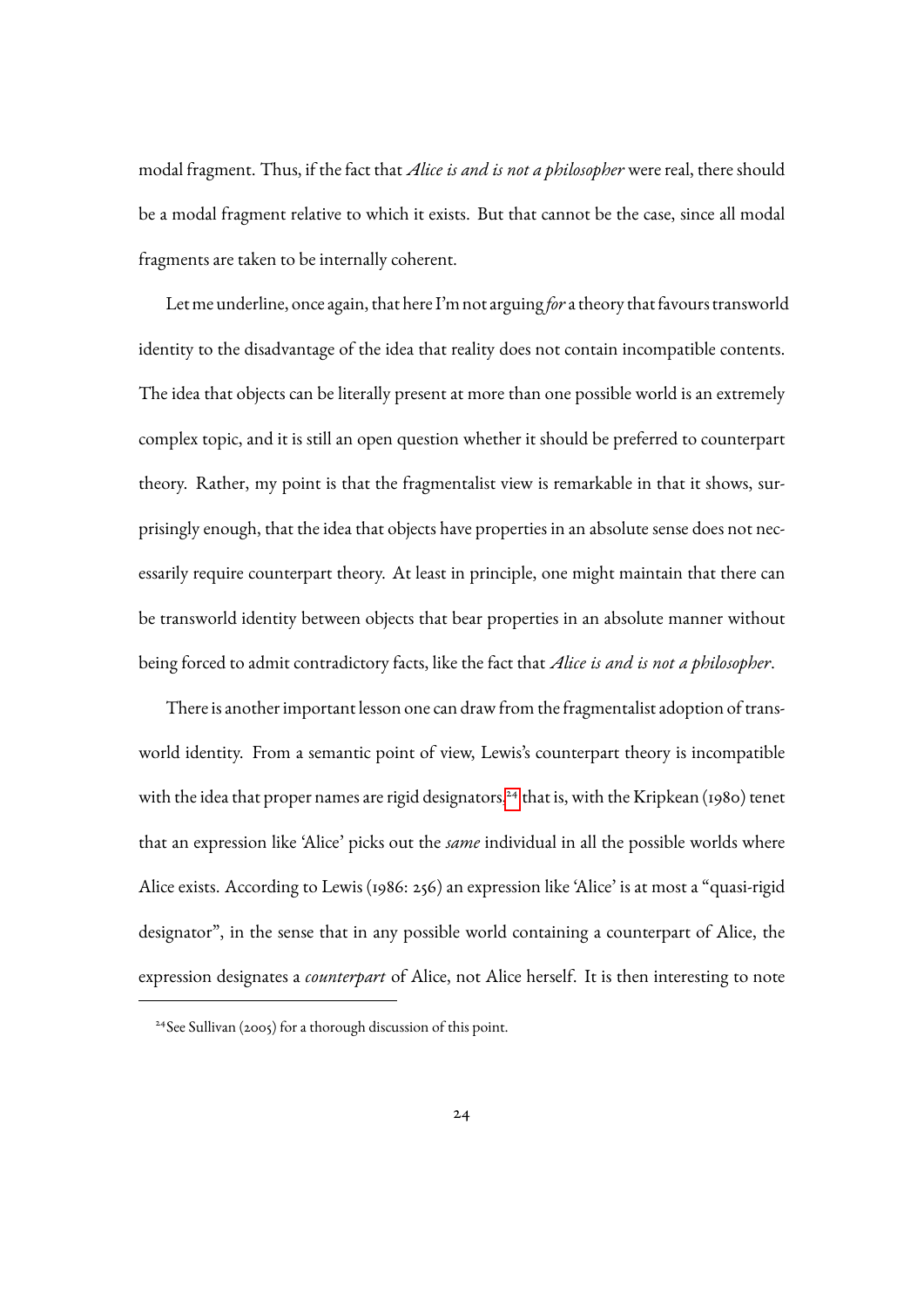that one can maintain that objects have properties in an absolute manner without opting for the quasi-rigidity of proper names. By dropping world-boundedness in favour of transworld identity, the modal fragmentalist has the resources to preserve Kripke (1980)'s semantic intuitions. Alice is literally located in more than one modal fragment, so the fact that 'Alice' proves to be rigid is nothing but a welcome conclusion.

## 6 Modal Fragmentalism and SQML

Further differences and analogies between Modal Fragmentalism and the other positions presented in this paper can be highlighted by discussing how the former reacts to the adoption of SQML.<sup>[25](#page-24-0)</sup> As we saw in section 4, from the current perspective there is no non-actual object. This means that from the current perspective there is no entity able to provide a supervenience base for the truth of BF, NE, and BC. The fact that the latter do not hold from any current perspective is an important feature of Modal Fragmentalism, a feature that allows it to meet the desideratum of partially vindicating actualism. To put it differently, the fact that from the current perspective the modal fragmentalist lacks the metaphysical resources to account for their truth is exactly what we should expect from a theory able to vindicate, at least in part, the tenet at the root of actualism: from the current perspective, everything which exists is actual. Thus, unless one inflates the inventory of each modal fragment—in the same spirit

<span id="page-24-0"></span><sup>&</sup>lt;sup>25</sup>In what follows I will assume that, from a logical point of view, our fragmentalist models fragments in much the way that possible worlds are usually modelled in possible worlds semantics. For a formal presentation of SQML see n. 3.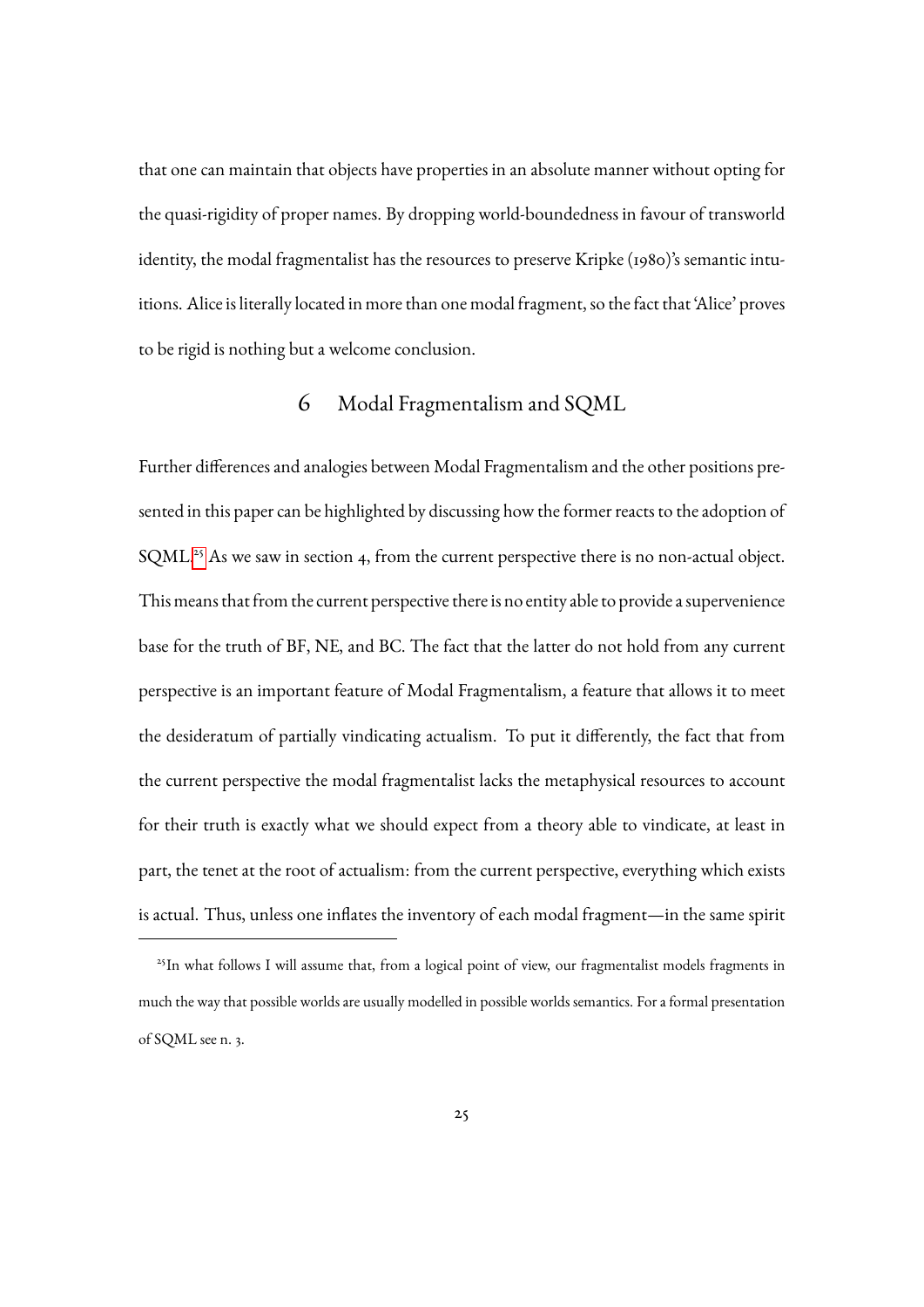as non-standard actualism—with surrogates for possibilia, from the current perspective the modal fragmentalist is simply unable to offer an adequate treatment of BF, NE, and BC.

There is, however, a way to account for the truth of these formulae. Remember that the modal fragmentalist can exploit the metaphysical resources offered by her *pluralist* view. The current perspective is only part of the overall metaphysical picture. In evaluating modal claims from the general perspective, she can follow the ontic possibilist (see above, p. 6) in treating modal operators as ranging over possible objects. In other words, in evaluating modal claims from the general perspective, modal operators can be treated as *unrestricted* quantifiers over possible worlds, in the same way as they are treated by the Lewisian concretist when she does metaphysics.<sup>[26](#page-25-0)</sup> From the general perspective, it is perfectly coherent to claim that the truth of BF, NE, and BC supervenes on the facts that constitute reality. The idea that, from the premise that it is possible that I have a sister, it follows by BF that there is an object that possibly is my sister is a welcome conclusion, for reality is indeed constituted—in an absolute manner—by at least one modal fragment containing that object. NE will not be problematic either: in so far as our fragmentalist adopts the general perspective, NE can be read as stating that every object necessarily exists. Analogously, in accounting for the truth of BC our fragmentalist will accept that, from the general perspective, objects can have properties even in modal fragments where they are mere possible things. Sure, in contrast to the Lewisian concretist, at the level of the obtainment our fragmentalist is bound to deny the existence of such things. Still, from

<span id="page-25-0"></span> $26$ Cf. Williamson (2013: 16).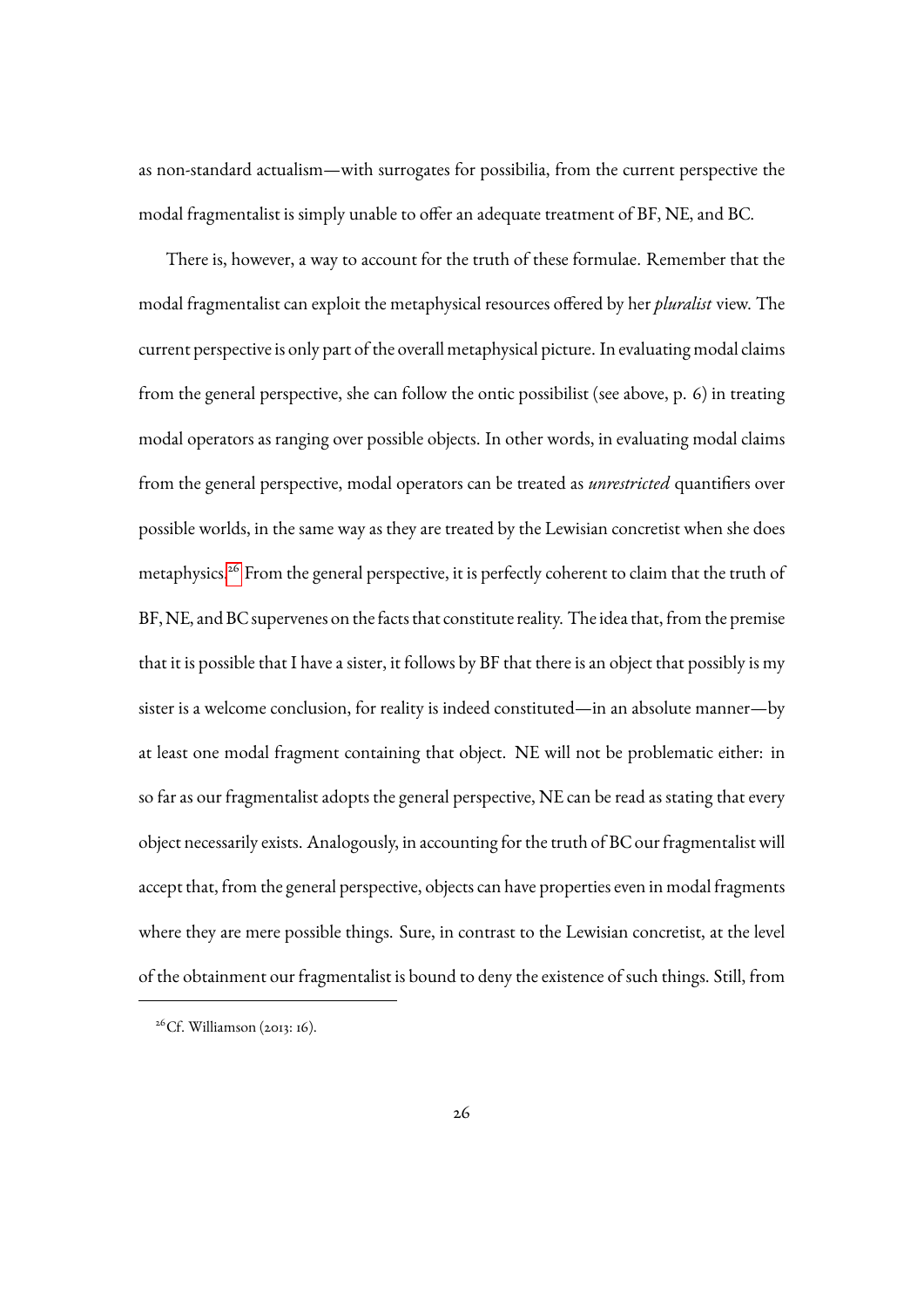the general perspective they do function as a supervenience base for the truth of BC, and this is the reason why the modal fragmentalist is ultimately able to make sense of its adoption.

I would like to underline that a similar strategy can be employed to deal with the case of Alice, discussed in section 5. Exploiting the metaphysical resources offered by the general perspective, the modal fragmentalist can argue that the truth of a claim such as: 'Alice could have lacked the property of being a philosopher' supervenes on the fact that *Alice is a philosopher*, which is part of the modal fragment we inhabit, and the fact that *Alice is not a philosopher*, which is part of at least one modal fragment different from ours.

It is important to underline that, in line with the pluralist assumption that there are two equally fundamental ways to describe reality, BF, NE, and BC are evaluated as true or false either from the current perspective or from the general one. There is no way to evaluate them independently of any perspective. Nor can they be evaluated from more than one perspective at a time. BF, NE, and BC are false from the current perspective and true from the general one. This, however, does not force the modal fragmentalist to conclude that there are true contradictions, since there is no perspective from which BF, NE, and BC can be evaluated as *both* true and false.

### 7 Conclusion

A more fine-grained taxonomy of the possibilist approaches is now available, based on how one reacts to Thesis I (the quantifier 'there is' should be read as existentially loaded) and Thesis II (there are no non-actual objects). A first option is to reject both of them. A second option,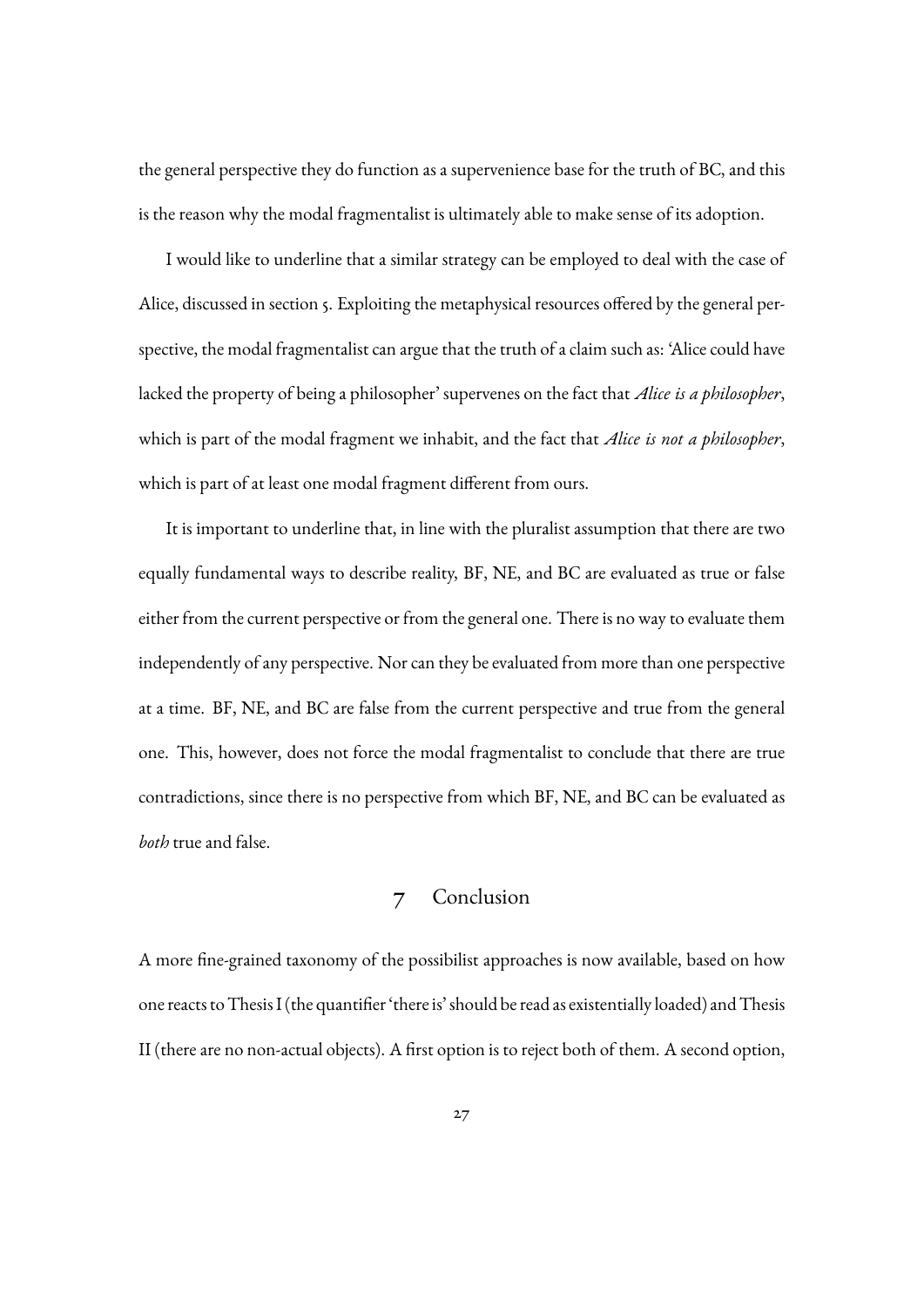that leads to what we called ontic possibilism, is to reject Thesis II by introducing possible objects, while keeping Thesis I. A third option—the pluralist approach that we labeled Modal Fragmentalism—is to adopt both Thesis I and Thesis II from the current perspective, while maintaining that Thesis II is false from the general perspective. A more fine-grained taxonomy of concretism is now available as well, based on whether one is willing to uphold transworld identity while maintaining that objects have properties in an absolute manner. The Lewisian concretist rejects transworld identity in favour of counterpart theory, while the modal fragmentalist has the metaphysical resources to keep it.

#### REFERENCES

- Adams, R. 1974. 'Theories of Actuality'. *Nousˆ* 8: 211-231. Reprinted in M. Loux. ed. 1979. *The Possible and the Actual*. Ithaca: Cornell, pp. 190-209
- Barcan, R. 1946. 'A Functional Calculus of First Order Based on Strict Implication'. *Journal of Symbolic Logic* 11: 1-16

Deutsch, H. 1990. 'Contingency and Modal Logic'. *Philosophical Studies* 60: 89-102

Fine, K. 2005. 'Tense and Reality'. In K. Fine. *Modality and Tense*. Oxford: Oxford University Press, pp. 261-320

Fine, K. 2006. 'The Reality of Tense'. *Synthese* 150(3): 399-414

Forbes, G. 1985. *The Metaphysics of Modality*. Oxford: Oxford University Press

Hofweber, T., Lange, M. 2017. 'Fine's Fragmentalist Interpretation of Special Relativity'. *Nousˆ* 51: 871-883

Iaquinto, S. 2019. 'Fragmentalist Presentist Perdurantism'. *Philosophia* 47: 693-703

Kripke, S. 1980. *Naming and Necessity*. Cambridge, MA: Harvard University Press

Lewis, D. 1986. *On The Plurality of Worlds*. Oxford: Blackwell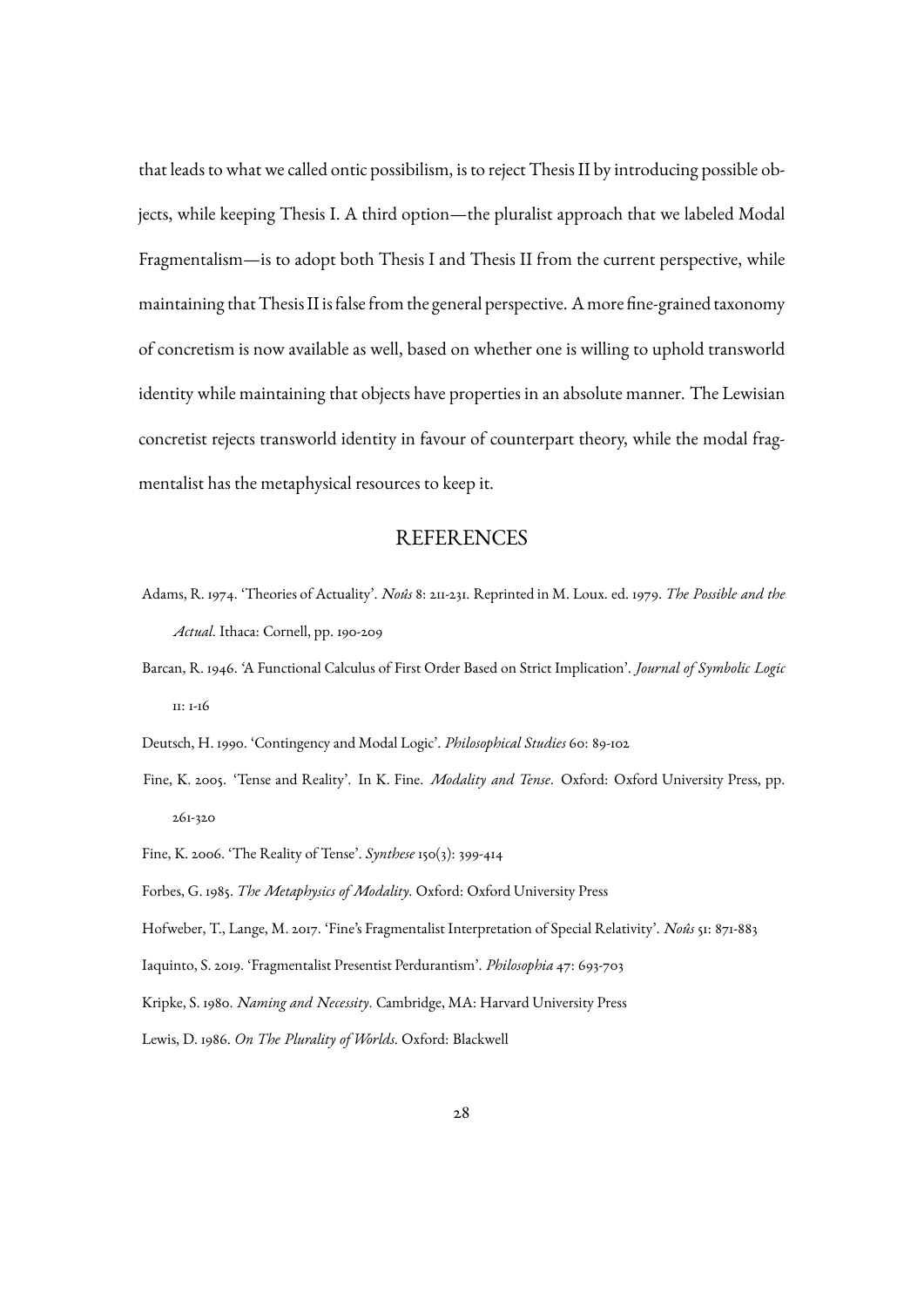- Linsky, B., Zalta, E. 1994. 'In Defense of the Simplest Quantified Modal Logic'. *Philosophical Perspectives* 8: 431-458
- Linsky, B., Zalta, E. 1996. 'In Defense of the Contingently Concrete'. *Philosophical Studies* 84: 283-294
- Lipman, M. 2015. 'On Fine's Fragmentalism'. *Philosophical Studies* 172: 3119-3133
- Lipman, M. 2018. 'In Defense of a Fragmentalist Interpretation of Special Relativity'. *Philosophical Studies*. Online first
- Loss, R. 2017. 'Fine's McTaggart: Reloaded'. *Manuscrito* 40: 209-239
- Lycan W.G. 2002. 'The Metaphysics of Possibilia'. In R.M. Gale. ed. *The Blackwell Guide to Metaphysics*. Oxford: Blackwell, pp. 303-316
- McTaggart, J.M.E. 1908. 'The Unreality of Time'. *Mind* 17: 457-573. Reprinted in R. Le Poidevin, M. McBeath, eds. 1993. *The Philosophy of Time*. Oxford: Oxford University Press, pp. 23-34
- Menzel, C. 1990. 'Actualism, Ontological Commitment, and Possible Worlds Semantics'. *Synthese* 85: 355-389
- Menzel, C. 2017. 'Possible Worlds'. In E.N. Zalta, ed. *The Stanford Encyclopedia of Philosophy*. [https://](https://plato.stanford.edu/archives/win2017/entries/possible-worlds/) [plato.stanford.edu/archives/win2017/entries/possible-worlds/](https://plato.stanford.edu/archives/win2017/entries/possible-worlds/)
- Menzel, C. 2018. 'Actualism'. In E.N. Zalta, ed. *The Stanford Encyclopedia of Philosophy*. [https://plato.](https://plato.stanford.edu/archives/sum2018/entries/actualism/) [stanford.edu/archives/sum2018/entries/actualism/](https://plato.stanford.edu/archives/sum2018/entries/actualism/)
- Mulligan, K., Correia, F. 2017. 'Facts'. In E.N. Zalta, ed. *The Stanford Encyclopedia of Philosophy*. [https:](https://plato.stanford.edu/archives/win2017/entries/facts/) [//plato.stanford.edu/archives/win2017/entries/facts/](https://plato.stanford.edu/archives/win2017/entries/facts/)

Plantinga, A. 1974. *The Nature of Necessity*. Oxford: Oxford University Press

- Plantinga, A. 1976. 'Actualism and Possible Worlds'. *Theoria* 42: 139-160. Reprinted in M. Loux. ed. 1979. *The Possible and the Actual*. Ithaca: Cornell, pp. 253-273
- Quine, W.V.O. 1948. 'On What There Is'. In W.V.O. Quine. 1953. *From a Logical Point of View*. New York: Harper, pp. 1-19
- Salmon, N. 1981. *Reference and Essence*. Princeton: Princeton University Press Simon, J. 2018. 'Fragmenting the Wave Function'. In K. Bennett, D. Zimmerman, eds. *Oxford Studies in*